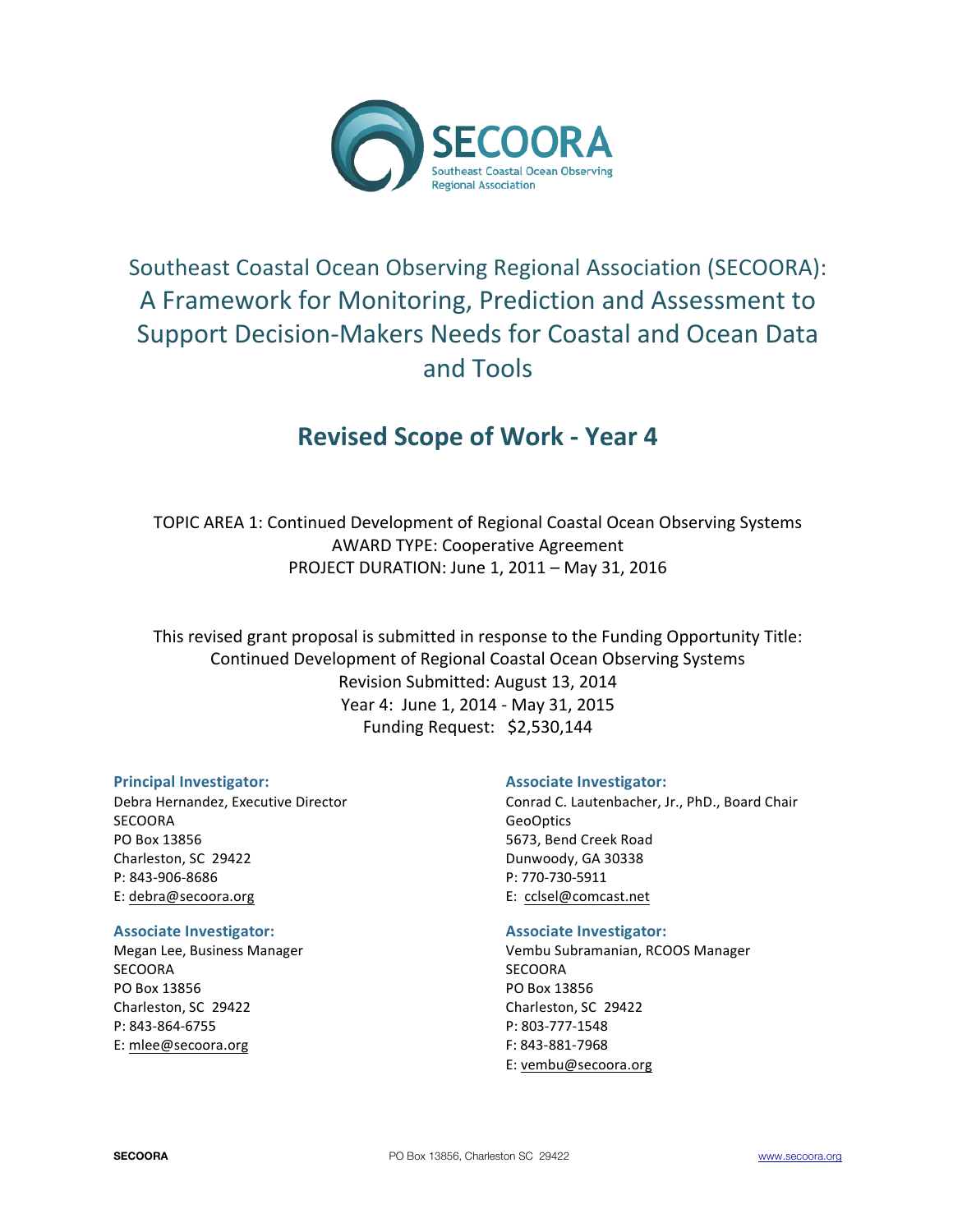### **Introduction**

SECOORA has been allocated \$2,530,144 for Year 4 of its five-year Regional Coastal and Ocean Observing System (RCOOS) project. This is a slight increase from our U.S. IOOS® FY2013 award level but only represents 63% of the funding that was requested for Year 4 in our original 5 year proposal funding request. This revised scope of work describes the activities that will be undertaken with this level of funding. As per the U.S. IOOS® FY2014 award letter, SECOORA will commit:  $(1)$ \$600,000 towards supporting priority High Frequency Radars (2) \$108,008 for support to NOAA's Ocean Acidification Program, and (3) \$20,000 for support to maintain the high frequency radar site located at Core Banks, NC. Major goals and objectives for Year 4 are described in Table 1.

| <b>Goals</b>                                                       | Objectives                                                                                                                                                                           |  |  |  |
|--------------------------------------------------------------------|--------------------------------------------------------------------------------------------------------------------------------------------------------------------------------------|--|--|--|
| Goal 1: Sustain SECOORA as a<br>Regional Information Coordination  | 1.1: Ensure Stakeholders Inform RA Priorities and RCOOS Development and<br>Implementation.                                                                                           |  |  |  |
| Entity                                                             | 1.2: Coordinate and Implement a Conceptual Operations Plan for a Southeast (SE)<br>RCOOS.                                                                                            |  |  |  |
| Goal 2: Sustain an Observing                                       | 2.1: Sustain Moored and Coastal Stations.                                                                                                                                            |  |  |  |
| Subsystem for the SE                                               | 2.2: Maintain High Frequency Radar (HFR) Operations.                                                                                                                                 |  |  |  |
|                                                                    | 2.3: Support coordinated Glider deployments in SE.                                                                                                                                   |  |  |  |
|                                                                    | 2.4: Support Hurricane Wind & Water Level Measurements. (Not funded in Year 4.)                                                                                                      |  |  |  |
|                                                                    | 2.5: Support to NOAA's Ocean Acidification Program.                                                                                                                                  |  |  |  |
|                                                                    | 2.6: Support to HFR Waves Data Project.                                                                                                                                              |  |  |  |
| Goal 3: Support a Multi-Scale                                      | 3.1: Support Regional and South Atlantic Bight (SAB) Subregional Circulation Modeling.                                                                                               |  |  |  |
| <b>Multi-Resolution Modeling</b>                                   | 3.2: Implement Forecasting of Storm Surge, Inundation, and Coastal Circulation.                                                                                                      |  |  |  |
| Subsystem                                                          | 3.3: Support for Rip Current Forecasting.                                                                                                                                            |  |  |  |
|                                                                    | 3.4: Provide Species-specific Habitat Models that Integrate Remotely Sensed and In<br>Situ Data to Enhance South Atlantic Fisheries Management Council (SAFMC) Stock<br>Assessments. |  |  |  |
|                                                                    | 3.5: Improve Beach/Shellfish Water Quality Advisories.                                                                                                                               |  |  |  |
|                                                                    | 3.6: Support to Model Skill Assessment.                                                                                                                                              |  |  |  |
| Goal 4: Enhance the Data                                           | 4.1: Service data providers and Capture new data.                                                                                                                                    |  |  |  |
| Management and Communication<br>(DMAC) Subsystem                   | 4.2: Provide data, data products and information to users and stakeholders rapidly<br>and effectively.                                                                               |  |  |  |
|                                                                    | 4.3: Coordinate/Collaborate data management efforts with U.S Integrated Ocean<br>Observing System (IOOS®).                                                                           |  |  |  |
|                                                                    | 4.4: Consolidate and develop a DMAC infrastructure plan to improve efficiency and<br>operational status.                                                                             |  |  |  |
|                                                                    | 4.5 Upgrade SECOORA's data and maps portal.                                                                                                                                          |  |  |  |
|                                                                    | 4.6 Develop two new data products.                                                                                                                                                   |  |  |  |
| Goal 5: Support a Targeted and<br>Leveraged Education and Outreach | 5.1: Provide Tools and Opportunities for Observing Related Science Education. (Not<br>funded in Year 4.)                                                                             |  |  |  |
| Subsystem                                                          | 5.2: Increase Understanding of and Support for Observing Through Targeted<br>Stakeholder Outreach. (Not funded in Year 4.)                                                           |  |  |  |

#### Table 1. Major Goals and Objectives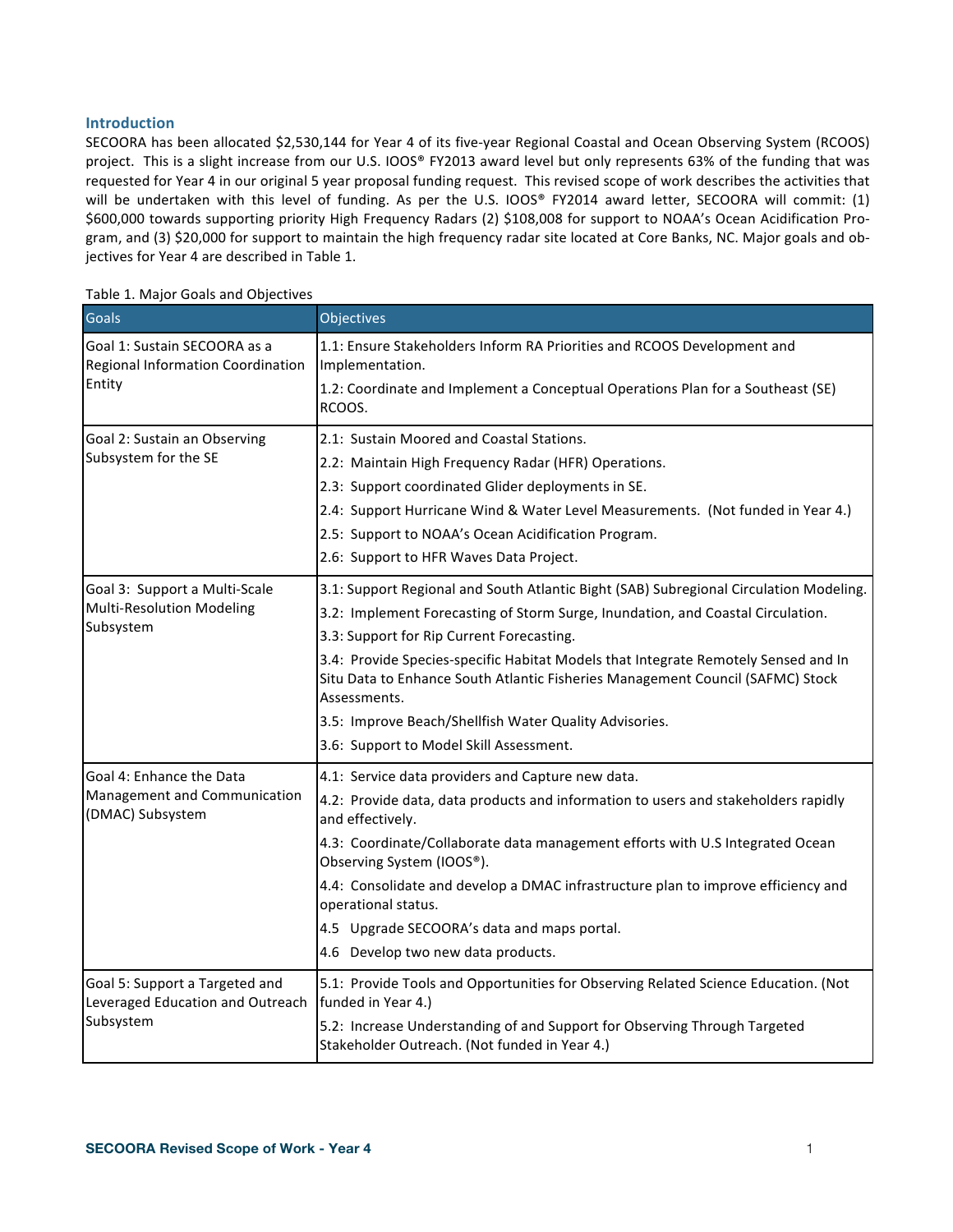#### **Goal 1: Sustain SECOORA as a Regional Information Coordination Entity (RICE)**

SECOORA is an independently operating 501(c) (3). We will provide fiscal management for this award. Megan Lee is SECOORA's Business Manager and serves as fiscal manager, with assistance from a part-time accountant/bookkeeper, and oversight from the Executive Director. We will be responsible for overall project management, which includes fiduciary oversight of all subawards, preparation and submission of financial and progress reports, and ensuring coordination and collaboration both among PIs within each RCOOS subcomponent and among PIs across the other RCOOS subcomponents. Fourteen PIs, two subcontractors and 18 separate sub-awards contribute to this project necessitating significant effort for project and fiscal management, technical communications, integration and task coordination. Responsibilities will be shared among the RCOOS Manager (V. Subramanian), Executive Director (D. Hernandez), and the Business Manager (M. Lee). A Communication Specialist will assist with website content, e-newsletters, Facebook and Twitter posts, and other related outreach activities.

SECOORA is a membership-based organization that seeks stakeholders with interests in coastal and ocean observing, data and information to help prioritize our activities and participate in developing stakeholder-based products and decision making tools. With Year 4 funding, SECOORA will continue to seek new members through our website, outreach via newsletters and direct recruitment by the staff and Board of Directors. We will also host a board meeting in December 2014 and an annual members and stakeholders meeting in May 2015. SECOORA will partner with stakeholders, such as the Governors' South Atlantic Alliance (GSAA), federal agency representatives, fishery managers, private agencies and others. SECOORA will continue advancement of a Conceptual Operations Plan for a fully instrumented RCOOS with defined service levels, commensurate with funding, that provides coordinated monitoring, assessment and prediction. We will also be working with SECOORA's Board, PIs and Members to prioritize activities in recognition of ongoing budget limitations. We will continue to interact with the IOOS Association, U.S. IOOS® Program Office (IOOS PO) and other IOOS Regional Associations to ensure that messages, products, and projects are coordinated and resources are leveraged. SECOORA will sponsor coastal ocean observing related meetings, activities; and SECOORA staff and Board will attend IOOS Association, IOOS® PO, and other RA meetings as funding allows. Additional coordination responsibilities include working closely with the neighboring GCOOS-RA in the West FL region, CaRA in the Caribbean region and MARACOOS in the Mid-Atlantic region.

| Institution    | <b>Funding</b> | <b>Activity</b>                                                                                                                                                 |
|----------------|----------------|-----------------------------------------------------------------------------------------------------------------------------------------------------------------|
| <b>SECOORA</b> |                | \$452,256 Ensure continued and efficient governance, management and<br>operations of the RA.                                                                    |
|                |                | Coordinate RCOOS tasks, data management and integration<br>projects.                                                                                            |
|                |                | Provide forums, i.e. workshops, meetings, that enable stakeholder<br>assessment, feedback and engagement.                                                       |
|                |                | Coordinate with the Governors' South Atlantic Alliance (GSAA).                                                                                                  |
|                |                | Ensure SECOORA activities align with U.S. IOOS <sup>®</sup> Program Office<br>guidance and/or requirements.                                                     |
|                |                | Refine and maintain Strategic Operations Plan. Advance SECOORA<br>Build-Out-Plan. Develop the SECOORA RICE U.S. IOOS <sup>®</sup> Certification<br>application. |
| <b>TOTAL</b>   | \$452,256      |                                                                                                                                                                 |

#### Table 2. RICE Activities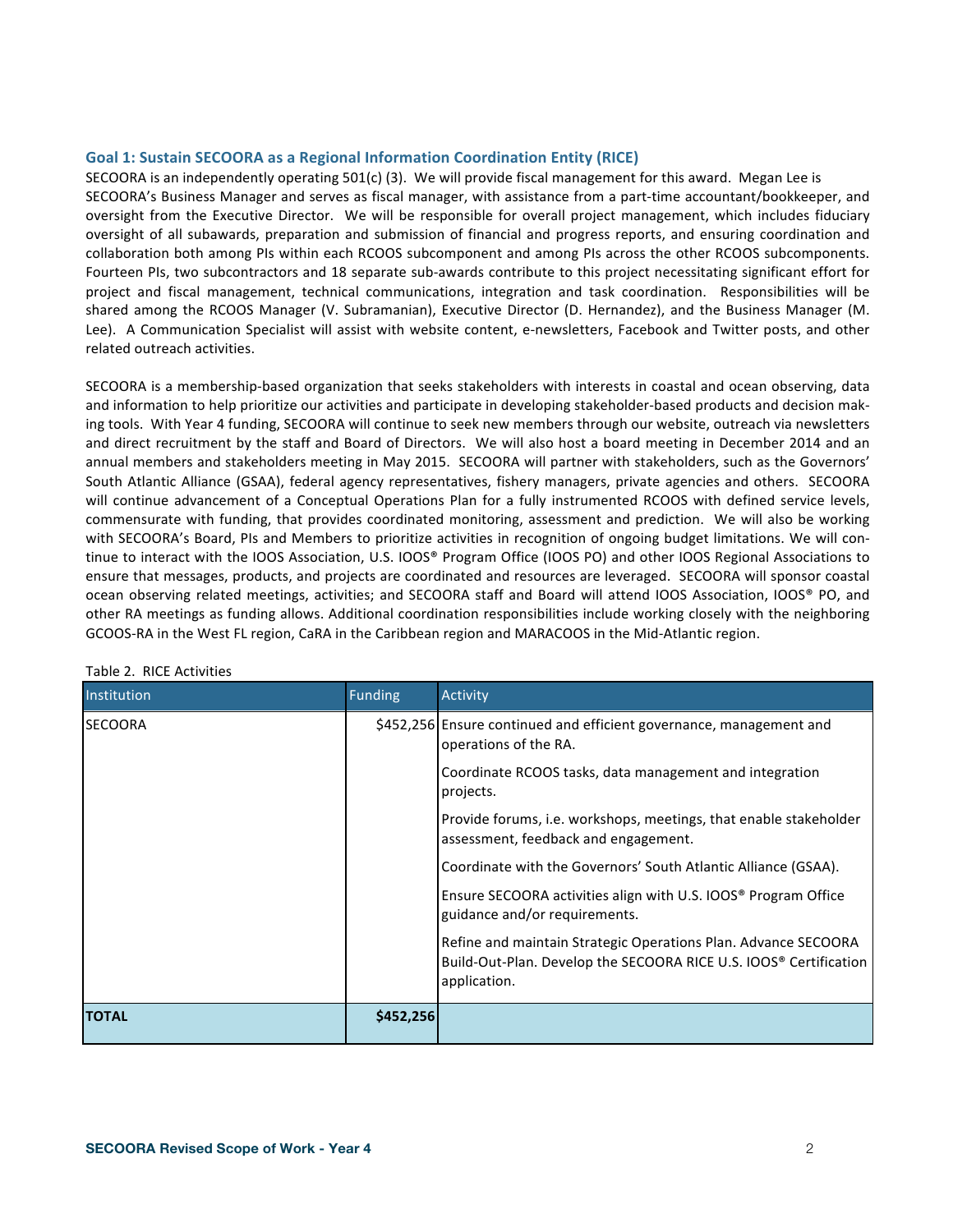#### Goal 2: Sustain an Observing Subsystem for the SE

The observing subsystem provides the basis for the RCOOS by supporting and integrating existing assets and observations specific to the development of products identified in this proposal. In most cases, we propose to maintain existing systems deployed as part of pre-SECOORA programs. For all observing assets, the level of funding greatly impacts spare parts and technician support for maintenance of assets and management of data. It also limits principal investigator (PI) time and ability to interface with stakeholders. SECOORA will continue to support the operation and maintenance of offshore moored stations and coastal stations with the caveat that assets in the SECOORA footprint have been purchased through a mix of state, research and IOOS funding. Operations are not sustainable at current funding levels. USF and UNCW will maintain as many moorings and coastal stations as possible with the allocated funding, and any significant equipment failures will likely result in removing assets from the water. SECOORA is allocating \$655,077 to the IOOS identified priority high frequency (HF) Radar sites in the SECOORA footprint. A new HF Radar site (Seasonde CODAR system) at Core Banks, NC that partially closes the gap that exists between the South and North Carolina waters has been installed and made operational by the University of North Carolina - Chapel Hill with funding from other sources. SECOORA will be committing \$20,000 for the maintenance of the Core Banks, NC HF Radar site as instructed in the funding award letter, and request will be made to IOOS to identify this as a national priority radar site. Each observing asset will provide near-real-time data for multiple users, and provide information required to support proposed and existing stakeholder products (e.g., those required for oil spill response, National Weather Service Marine Weather Portal, Beach/Shellfish Water Quality Advisories, and search and rescue (SAR) operation surface current requests). Table 3 below provides specific information on the organizations, PIs, funding, and assets for the Observing Subsystem. In Year 4, \$50,000 will be allocated to a coordinated glider experiment **(Objective 2.3),** which will support scientific and operational goals in the Southeast Region. Note that funding is not available for Objective 2.4: Support Hurricane Wind and Water Level Measurements in Year 4. Objective 2.5: Support to NO-AA's Ocean Acidification Program funded by NOAA's Ocean Acidification Program will be continued. A new subaward will be issued to University of Delaware to support field data collection in Year 4. Objective 2.6: Support to HFR Waves Data Project, that integrates several observing subsystem activities started in Year 3, will be continued in Year 4.

| Institution                                   | <b>Funding</b>                                     | Activity                                                                                                                                                                                                                                                                                                                                                                                                                                                                                                               |  |  |  |  |  |
|-----------------------------------------------|----------------------------------------------------|------------------------------------------------------------------------------------------------------------------------------------------------------------------------------------------------------------------------------------------------------------------------------------------------------------------------------------------------------------------------------------------------------------------------------------------------------------------------------------------------------------------------|--|--|--|--|--|
|                                               | Objective 2.1: Sustain Moored and Coastal Stations |                                                                                                                                                                                                                                                                                                                                                                                                                                                                                                                        |  |  |  |  |  |
| University of South Florida<br>(Weisberg)     |                                                    | \$169,759 Funding for COMPS surface moorings:<br>C10 measures wind velocity, relative humidity, barometric pressure, sea<br>surface temperature (SST), air temperature (AT), incoming short and long-<br>wave radiation, in-water velocity and temperature/salinity (T/S).<br>C12 and C13 measure wind velocity, relative humidity, barometric pres-<br>sure, SST, AT, in-water velocity and T/S.<br>C11 and C15 measure in-water velocity and T.<br>C21 measures wind velocity, relative humidity, pressure, SST, AT. |  |  |  |  |  |
| University of South Florida<br>(Luther, Merz) |                                                    | \$52,484   Funding for COMPS in-shore tidal meteorological stations: Six stations<br>located along Florida's Gulf of Mexico coast from Shell Point to Big Carlos<br>Pass. These stations typically are outfitted with water level, wind velocity,<br>relative humidity, AT, barometric pressure, water quality and precipitation<br>sensors.                                                                                                                                                                           |  |  |  |  |  |

#### Table 3. Observing Subsystem Activities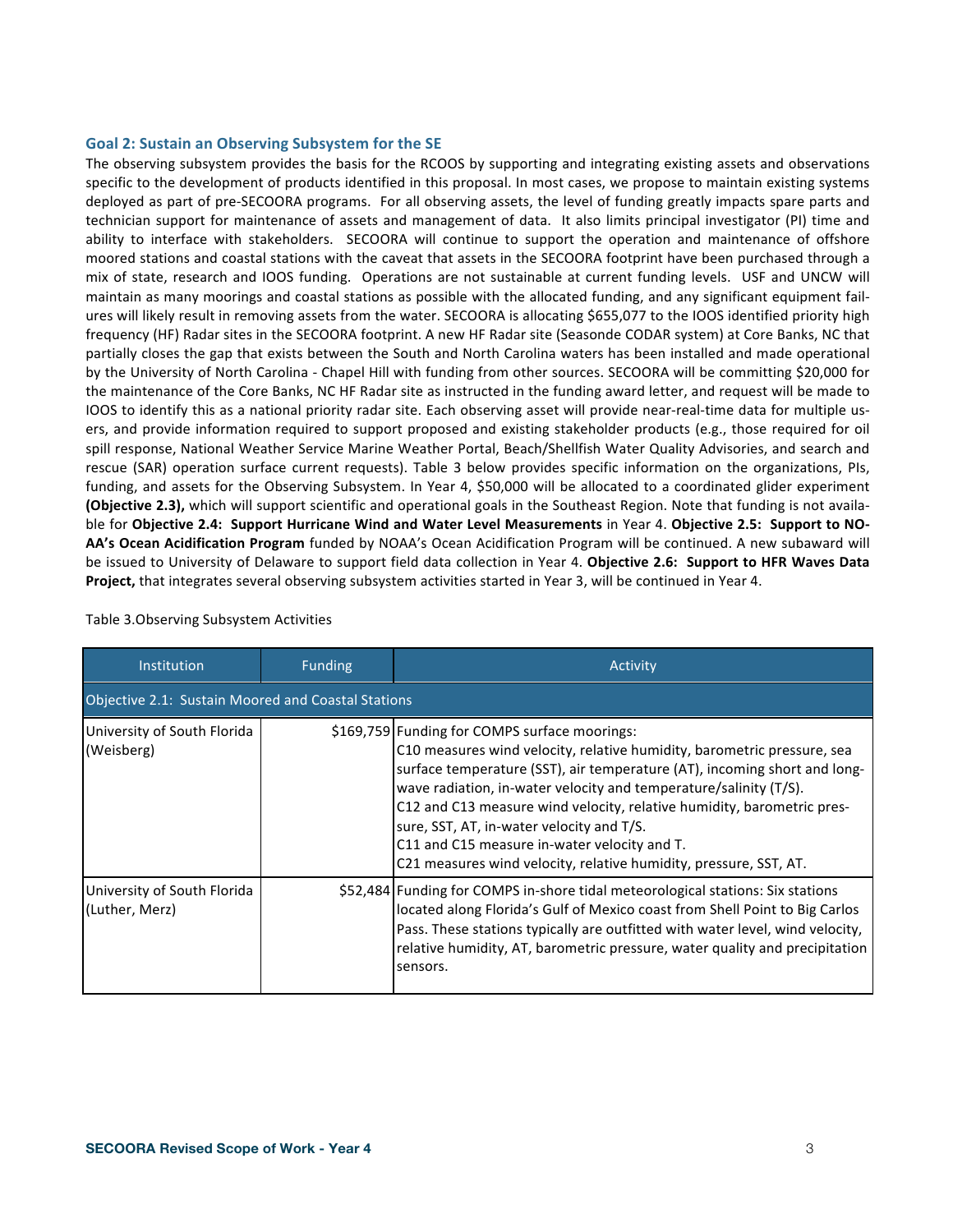| Institution                                                                 | <b>Funding</b> | Activity                                                                                                                                                                                                                                                                                                                                                                                                                                                                                                                                                                                                                        |  |  |
|-----------------------------------------------------------------------------|----------------|---------------------------------------------------------------------------------------------------------------------------------------------------------------------------------------------------------------------------------------------------------------------------------------------------------------------------------------------------------------------------------------------------------------------------------------------------------------------------------------------------------------------------------------------------------------------------------------------------------------------------------|--|--|
| University of NC -<br>Wilmington (Leonard)                                  |                | \$365,970 Oceanographic data from seven real-time moorings operated through<br>partnerships of UNCW and USC will be maintained along NC and SC. Six<br>systems measure wind velocity, barometric pressure, SST, AT, solar<br>radiation, sea level, in-water velocity, and T/S. Two of the moorings also<br>measure surface-waves. In addition, one coastal pier station that<br>measures wind velocity, barometric pressure, SST, AT, solar radiation, sea<br>level, S, and surface waves also will be supported.                                                                                                               |  |  |
| <b>TOTAL MOORED AND</b><br><b>COASTAL</b>                                   | \$588,213      |                                                                                                                                                                                                                                                                                                                                                                                                                                                                                                                                                                                                                                 |  |  |
| Objective 2.2: Maintain High Frequency Radar Operations                     |                |                                                                                                                                                                                                                                                                                                                                                                                                                                                                                                                                                                                                                                 |  |  |
| University of South FL<br>(Weisberg)                                        |                | \$151,963 Support three CODAR sites and transition to adding fourth CODAR site.<br>Location: West Florida Shelf                                                                                                                                                                                                                                                                                                                                                                                                                                                                                                                 |  |  |
| Skidaway Institute of<br>Oceanography (SkIO)-<br>University of GA (Savidge) |                | \$110,383 Support two WERA radar arrays.<br>Location: St. Catherine's and Jekyll Island, GA                                                                                                                                                                                                                                                                                                                                                                                                                                                                                                                                     |  |  |
| University of Miami (Shay)                                                  |                | \$151,964 Support four WERA radar arrays.<br>Location: Crandon, Virginia Key, Broad Key and Dania Beach                                                                                                                                                                                                                                                                                                                                                                                                                                                                                                                         |  |  |
| University of NC - Chapel<br>Hill (Seim)                                    |                | \$130,384 Support three CODAR radar arrays.<br>Location: Outer Banks of NC<br>Note: A new station Core Banks, NC has been added and data are being<br>sent to SECOORA and National HF Radar network. Funding for this<br>additional site comes from other sources secured by the PI. Onetime funds<br>(\$20,000) are allocated for the maintenance of the third Core Banks Radar<br>site.                                                                                                                                                                                                                                       |  |  |
| University of South<br>Carolina (Voulgaris)                                 |                | \$110,383 Support two WERA radar arrays.<br>Location: Georgetown, SC and Fort Caswell, NC                                                                                                                                                                                                                                                                                                                                                                                                                                                                                                                                       |  |  |
| <b>TOTAL HFR</b>                                                            | \$655,077      |                                                                                                                                                                                                                                                                                                                                                                                                                                                                                                                                                                                                                                 |  |  |
| Objective 2.3: Support Operational Integration                              |                |                                                                                                                                                                                                                                                                                                                                                                                                                                                                                                                                                                                                                                 |  |  |
| <b>SECOORA Ocean Variable</b><br><b>Experiment (Contractor</b><br>TBD)      | \$49,840       | SECOORA will conduct a coordinated ocean variable experiment in Year<br>4. We will be working with observing operators and stakeholders in our<br>region to design and conduct the experiment. We will consider suiting<br>gliders with CTD, Vemco acoustic receivers and optical sensors to collect<br>valuable data that can be combined with HF Radar, in-situ stations, circu-<br>lation models and satellites data. The proposed experiment is aimed at<br>integration of SECOORA's observational, modeling and data manage-<br>ment subsystem projects, and will support SECOORA's scientific and op-<br>erational goals. |  |  |
|                                                                             |                | Objective 2.5: Maintain the Sensors on NOAA Gray's Reef National Marine Sanctuary (GRNMS) Buoy (NDBC 41008)                                                                                                                                                                                                                                                                                                                                                                                                                                                                                                                     |  |  |
| University of Georgia<br>(Noakes)                                           |                | \$35,426 Maintain the sensors on NDBC Gray's Reef National Marine Sanctuary<br>(GRNMS) buoy (41008) as a part of international efforts to quantify the<br>effects of ocean acidification on the world's ocean. These sensors include<br>pCo2, pH, dissolved oxygen (DO), salinity and water temperature.                                                                                                                                                                                                                                                                                                                        |  |  |
| University of Delaware<br>(Wei-Jun Cai)                                     |                | \$67,232 Funding is provided for collection of underway pCO2 data and bulk water<br>samples for analyses during the spring and summer 2014 cruises at the<br>Gray's Reef mooring site.                                                                                                                                                                                                                                                                                                                                                                                                                                          |  |  |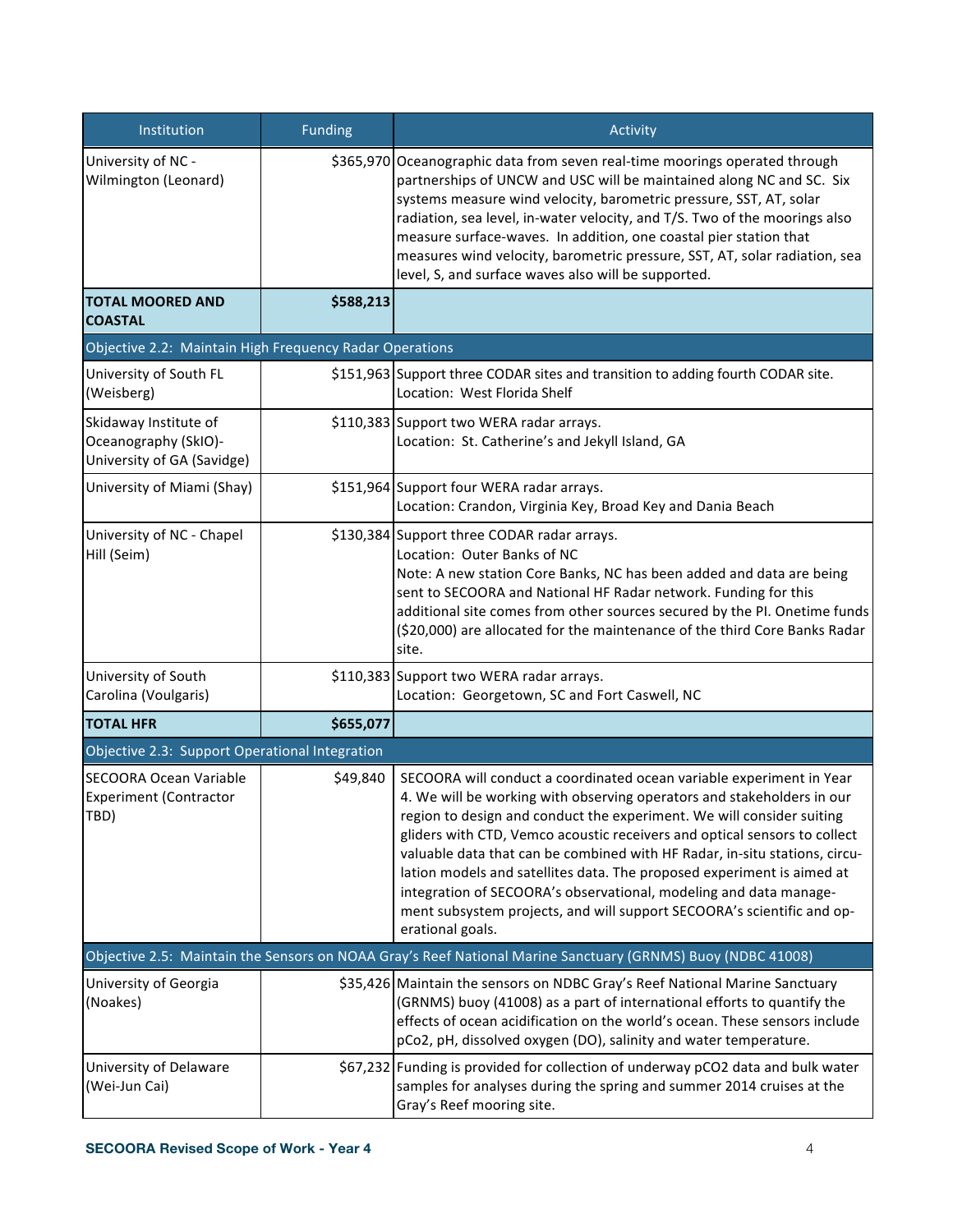#### Goal 3: Support a Multi-Scale Multi-Resolution Modeling Subsystem

In Year 3 SECOORA re-assessed and reviewed its ongoing modeling projects based on the following criteria: 1) scientific and operational accomplishments and deliverables to date from three years of IOOS funding compared to the objectives; (2) Year 4 work plans; (3) utilization of SECOORA generated data and collaboration with other subsystem PIs over the past three years; and (4) evidence of use of data and products (either via PI website or SECOORA website) by end users and engagement of stakeholder groups.

Based on the review, the modeling components that will be carried out in Year 4 include the following:

- Objective 3.1: Support South Atlantic Bight Gulf of Mexico (SABGOM) regional circulation modeling.
- Objective 3.2: Support compilation of final report for the inundation modeling effort, Implement Forecasting of Storm Surge, Inundation, and Coastal Circulation.
- Objective 3.3: Support rip current forecasting.
- Objective 3.4: Provide species-specific habitat models that integrate remotely sensed and in situ data to enhance SAFMC stock assessments.
- Objective 3.5: Improve and expand Beach/Shellfish water quality advisories.

| Objectives 3.1,3.2,3.4 and 3.5: SABGOM, Storm Surge, Fisheries and Beach Water Quality Modeling |                |                                                                                                                                                                                                                                                                                                                                                                                                                                                                                                                                                                                                                                                                      |  |  |  |
|-------------------------------------------------------------------------------------------------|----------------|----------------------------------------------------------------------------------------------------------------------------------------------------------------------------------------------------------------------------------------------------------------------------------------------------------------------------------------------------------------------------------------------------------------------------------------------------------------------------------------------------------------------------------------------------------------------------------------------------------------------------------------------------------------------|--|--|--|
| Institution                                                                                     | <b>Funding</b> | <b>Activity</b>                                                                                                                                                                                                                                                                                                                                                                                                                                                                                                                                                                                                                                                      |  |  |  |
| North Carolina State Uni-<br>versity (He)                                                       |                | \$130,066 3.1: Support regional and SAB sub-regional circulation modeling.                                                                                                                                                                                                                                                                                                                                                                                                                                                                                                                                                                                           |  |  |  |
| University of Florida<br>(Sheng) and North Carolina<br><b>State University (Xie)</b>            |                | \$25,000 and \$25,000 3.2: Support compilation of the final report of the real-time forecast-<br>ing of inundation and storm surge projects at University of Florida and<br>North Carolina State University.                                                                                                                                                                                                                                                                                                                                                                                                                                                         |  |  |  |
| ROFFS (Roffer), University<br>of Miami CIMAS (Muhling),<br>and SAFMC (Pugliese)                 |                | \$73,903 3.4: Develop data products derived from satellite and in situ observa-<br>tions for fisheries stock assessment.                                                                                                                                                                                                                                                                                                                                                                                                                                                                                                                                             |  |  |  |
| University of South Caroli-<br>na (Porter)                                                      |                | \$64,977 3.5: Expand the beach water quality swimming advisories with other<br>environmental variables. Demonstrate geographic transferability of<br>modeling approach to a beach location FL.                                                                                                                                                                                                                                                                                                                                                                                                                                                                       |  |  |  |
| <b>TOTAL MODELING</b>                                                                           | \$318,946      |                                                                                                                                                                                                                                                                                                                                                                                                                                                                                                                                                                                                                                                                      |  |  |  |
| Objective 3.3: Rip Current Forecasting                                                          |                |                                                                                                                                                                                                                                                                                                                                                                                                                                                                                                                                                                                                                                                                      |  |  |  |
| <b>Rip Current Forecasting</b><br>(Contractors TBD)                                             | \$80,894       | We conducted an initial review of the on-going Rip Current forecast-<br>ing efforts carried out by NOAA CO-OPS, NOAA NWS, academic and<br>other stakeholders in the SE region to understand the current status<br>and gaps in rip currents observations and forecasting. Preliminary<br>findings indicate that SECOORA has an opportunity to address the<br>gaps in observations required for forecast model validation and also<br>to expand the forecasting efforts via collaboration with NWS WFOs<br>in the SE region. Funds are allocated in Year 4 to provide observation<br>support for model validation and advance rip current forecasting in<br>SE region. |  |  |  |

#### Table 4. Modeling and Related Tools and Product Development

#### **Goal 4: Enhance the DMAC Subsystem**

Building on previous work, SECOORA will optimize and improve access to regionally-aggregated information via a web interface that supports SECOORA's thematic priorities. This will be accomplished through continued investment of funding to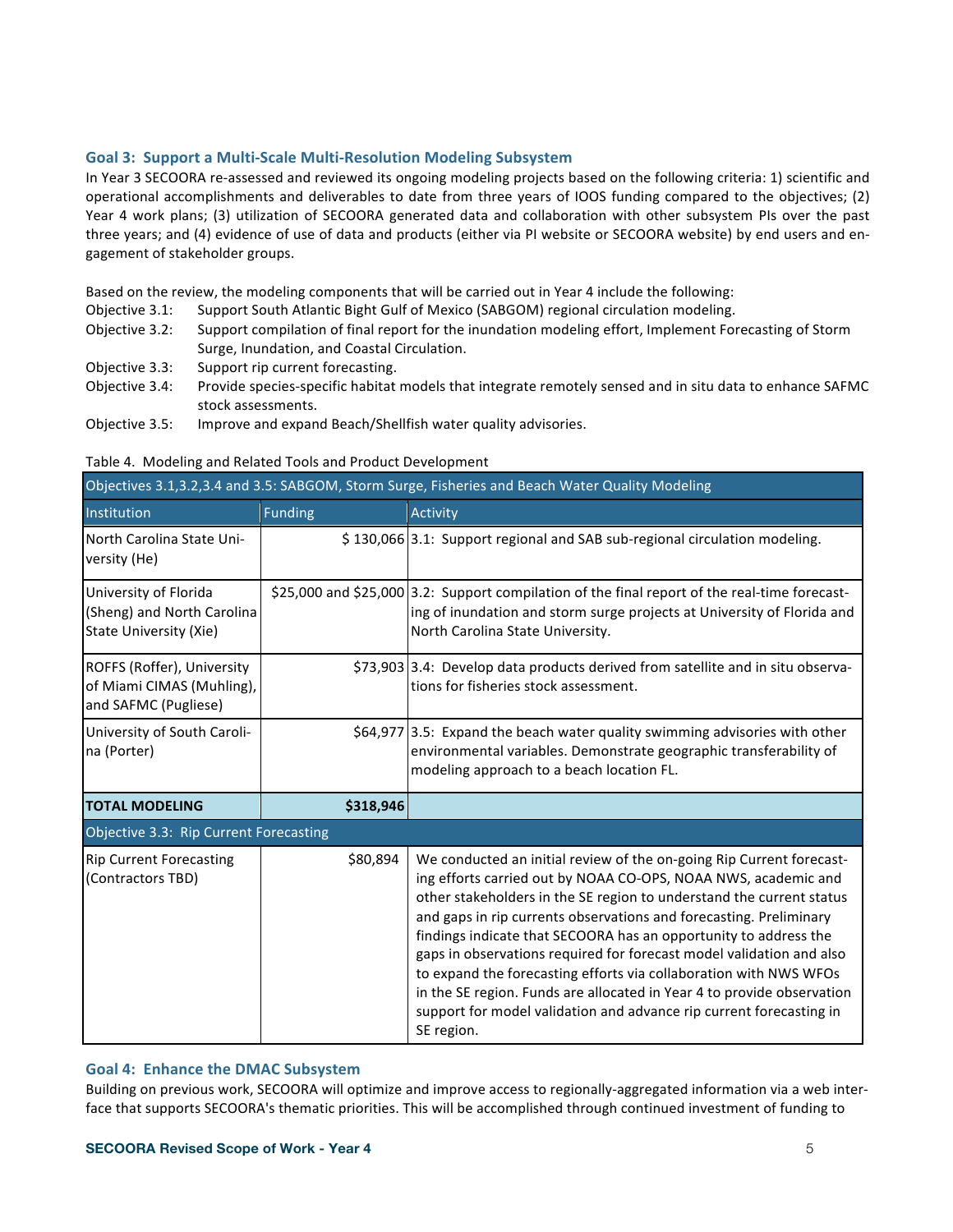enhance the work accomplished under previous SECOORA RCOOS grants, and to incorporate the progress made by the complementary Carolinas RCOOS data management effort.

| Institution                                       | <b>Funding</b> | Objectives: 4.1, 4.2, 4.3 and 4.4: Activity                                                                                                                                                                                                                                                                                                                                                                                                             |
|---------------------------------------------------|----------------|---------------------------------------------------------------------------------------------------------------------------------------------------------------------------------------------------------------------------------------------------------------------------------------------------------------------------------------------------------------------------------------------------------------------------------------------------------|
| University of South<br>Carolina (Porter)          | \$190,393      | Maintain SECOORA DMAC Infrastructure.<br>Assess and advance IOOS recommended SOS implementation.<br>Maintain and upgrade interactive maps and data portal.<br>Service and provide support to data providers.<br>Recruit and integrate new data to SECOORA data portal.<br>Support data providers and RCOOS Manager on implementa-<br>tion of QA/QC flags based on published QARTOD manuals.<br>Collaborate with SECOORA product development contractor. |
| Data Management Mini-<br>Grants (Contractors TBD) |                | \$91,867 We will award mini-grants to enhance and strengthen SECOORA data<br>management programs and infrastructure; and to increase and improve<br>access to SECOORA aggregated near-real-time and historical observa-<br>tional, and hindcast physical-biogeochemical model data for a wide<br>range of end-user and stakeholders.                                                                                                                    |
| <b>TOTAL DMAC</b>                                 | \$282,260      |                                                                                                                                                                                                                                                                                                                                                                                                                                                         |

Table 5. Data Management and Communication

### Goal 5: Support a Targeted and Leveraged Education and Outreach Subsystem

Due to funding limitations, the primary focus of the Education and Outreach (E&O) subsystem is to provide outreach to stakeholders regarding observing technologies, data, products and services. Outreach activities are provided by all SECOORA staff, Communication Specialist, RCOOS PIs as well as SECOORA Board. Resources for formal educators are maintained on the SECOORA website, and we continue to promote the Basic Observation Buoy as a STEM education tool. Note that Goals 1 and 3 include outreach activities that complement and contribute to the E&O subsystem.

### Table 6. Education and Outreach Activities

| <b>Institution</b>                                      | <b>Funding</b>                               | <b>Activity</b>                                           |
|---------------------------------------------------------|----------------------------------------------|-----------------------------------------------------------|
| SECOORA (Hernandez,<br>Subramanian, Lee, Wakely) Goal 1 | Funding allocated in                         | Develop success stories and related outreach information. |
| <b>TOTAL EDUCATION AND</b><br><b>OUTREACH</b>           | <b>Funding allocated in</b><br><b>Goal 1</b> |                                                           |

# **Milestone Chart**

### Table 7. Milestones for Year 4 by Quarter

|                                                                       |  |  | 2014-2015 Quarter |  |
|-----------------------------------------------------------------------|--|--|-------------------|--|
| <b>Goals and Milestones</b>                                           |  |  |                   |  |
| Goal 1: Sustain SECOORA as a Regional Information Coordination Entity |  |  |                   |  |
| A. Provide timely grant reports to NOAA                               |  |  |                   |  |
| Hold Board Meetings and Member Meeting<br>В.                          |  |  |                   |  |
| Publish e-newsletters and other outreach<br>C.<br>material            |  |  |                   |  |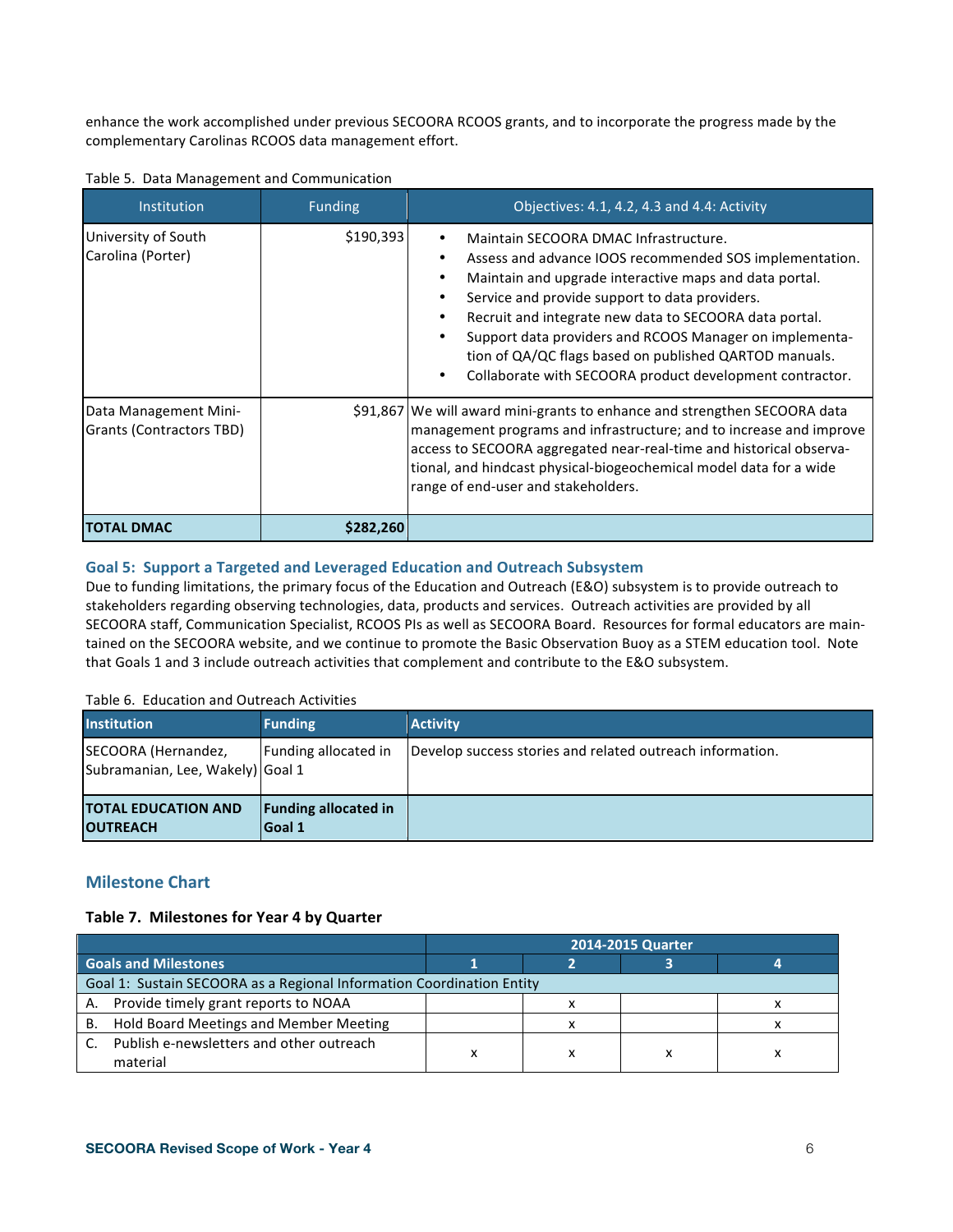|           |                                                                                                                                                                            |                         |                | 2014-2015 Quarter |   |
|-----------|----------------------------------------------------------------------------------------------------------------------------------------------------------------------------|-------------------------|----------------|-------------------|---|
|           | <b>Goals and Milestones</b>                                                                                                                                                | $\overline{\mathbf{1}}$ | $\overline{2}$ |                   | 4 |
| D.        | Coordinate with GCOOS on FL observing activi-<br>ties and other RAs to effectively respond to<br>NOAA and other National level requirements,<br>including RA Certification | x                       | x              | x                 | x |
| Ε.        | Update SECOORA website with new content on<br>data portal expansion, and PI, member, IOOS,<br><b>IOOS Association activities</b>                                           | x                       | x              | x                 | X |
| F.        | Refine and maintain RCOOS Conceptual Opera-<br>tions (Build out) Plan                                                                                                      | x                       | x              | x                 | X |
| G.        | Support local, regional, and national collabora-<br>tion                                                                                                                   | x                       | x              | x                 | x |
| H.        | Evaluate mechanisms to track operational sta-<br>tistics, product usage, and outcome measures<br>and metrics                                                               | x                       | x              | x                 | x |
|           | Goal 2: Sustain an Observing Subsystem for the SE                                                                                                                          |                         |                |                   |   |
| А.        | Operate and maintain moored and coastal sta-<br>tions (COMPS and Carolina RCOOS)                                                                                           | x                       | x              | x                 | X |
|           | i.<br>Report moored and coastal stations data<br>to secoora.org and NDBC                                                                                                   | x                       | x              | x                 | X |
| <b>B.</b> | Operate and maintain Priority Radars                                                                                                                                       |                         |                |                   |   |
|           | Provide hourly surface current maps from<br>i.<br>the various regions via individual and<br><b>SECOORA</b> websites                                                        | x                       | x              | x                 | x |
|           | Provide estimates of experimental signifi-<br>ii.<br>cant wave heights from the HF radar data                                                                              | x                       | X              | x                 | X |
|           | Develop/report performance metrics of<br>iii.<br>CODARs and WERAs throughout the SE in-<br>cluding accuracy estimates of the surface<br>currents                           | x                       | x              | x                 | x |
|           | Provide the radial currents to the National<br>iv.<br>Servers (SIO) for the National HF radar<br>network                                                                   | x                       | x              | x                 | X |
| C.        | Coordinated ocean variable experiment                                                                                                                                      | x                       | x              | x                 | X |
| D.        | Operate Gray's Reef Ocean Acidification Buoy                                                                                                                               | x                       | x              | x                 | X |
|           | Maintain the sensors on Gray's Reef Na-<br>i.<br>tional Marine Sanctuary (GRNMS) buoy<br>(41008)                                                                           | x                       | x              | x                 | x |
|           | Collect underway pCO2 data and bulk wa-<br>ii.<br>ter samples for analyses during the spring<br>and summer 2014 cruises at the Gray's<br>Reef mooring site.                | $\pmb{\times}$          | X              | x                 | x |
|           | Goal 3: Support a Multi-scale Multi-resolution Modeling Subsystem                                                                                                          |                         |                |                   |   |
| А.        | Support and enhance SABGOM model                                                                                                                                           | x                       | X              | X                 | X |
| i.        | Maintain and enhance NCSU Ocean circula-<br>tion Nowcast/Forecast modeling system and<br>serve model output through the THREDDS<br>server                                  | x                       | x              | x                 | x |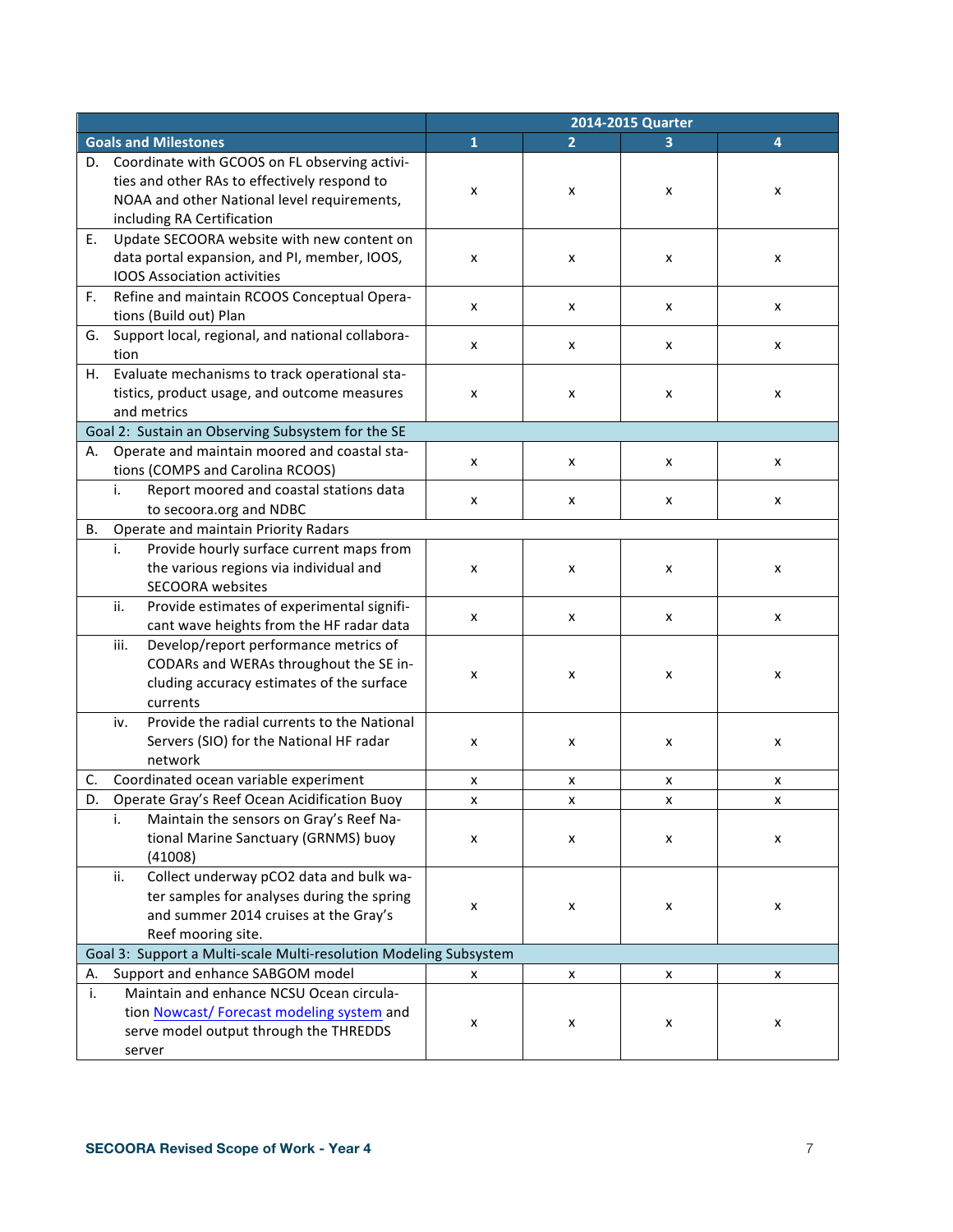|      |                                                                                                                                                                                                                                                                                                                                  | 2014-2015 Quarter |                |   |   |
|------|----------------------------------------------------------------------------------------------------------------------------------------------------------------------------------------------------------------------------------------------------------------------------------------------------------------------------------|-------------------|----------------|---|---|
|      | <b>Goals and Milestones</b>                                                                                                                                                                                                                                                                                                      | $\mathbf{1}$      | $\overline{2}$ |   | 4 |
| ii.  | Conduct model skill assessment for all physi-<br>cal variables through appropriate compari-<br>sons with available observations; including<br>near real-time comparisons with available<br>coastal sea levels, buoy measured tempera-<br>ture/ salinity, HF Radar currents, and satellite<br>observations                        | x                 | x              | x | X |
| iii. | Harmonize data and products delivery via PI<br>website and SECOORA website; provide<br>metadata for the products and data; provide<br>data archival requirements and make availa-<br>ble/share the software code for SECOORA<br>funded product development                                                                       | x                 | x              | x | x |
| В.   | Provide real-time forecasting of inundation and storm surge                                                                                                                                                                                                                                                                      |                   |                |   |   |
| i.   | University of Florida: Compile the final report<br>of the project work covering Years 1-3, and<br>make available any associated products and<br>software codes that were developed with<br>SECOORA funds                                                                                                                         | x                 | x              | x | x |
| ii.  | North Carolina State University: Compile the<br>final report of the project work covering the<br>entire work period, and make available any<br>associated products and software codes that<br>were developed with SECOORA funds                                                                                                  | x                 | x              | x | x |
| C.   | Transfer of Habitat Model and Develop data products derived from satellite & in situ observations for fisheries                                                                                                                                                                                                                  |                   |                |   |   |
|      | stock assessment                                                                                                                                                                                                                                                                                                                 |                   |                |   |   |
| i.   | Determine transferability of habitat modeling<br>approach to SAFMC stock assessment group                                                                                                                                                                                                                                        | x                 | x              | x | x |
| ii.  | Develop products working with observational,<br>modeling and data management subsystems<br>to assist SCDNR and SEAMAP on their stock<br>assessment programs                                                                                                                                                                      | X                 | x              | x | x |
| iii. | Attend stakeholder and SECOORA meetings                                                                                                                                                                                                                                                                                          |                   | x              |   | x |
| D.   | Provide a decision support tool for beach/shellfish WQ advisories                                                                                                                                                                                                                                                                |                   |                |   |   |
| i.   | Transfer the beach water quality swimming<br>advisories application that allows users to<br>see current water and air temperature, cloud<br>cover and sun exposure, UV index, wind<br>speed and direction, and surf conditions in-<br>cluding rip tide warnings along with water<br>quality advisories to a beach location in FL | X                 | x              | X | X |
| E.   | Rip current forecasting                                                                                                                                                                                                                                                                                                          | x                 | X              | x | x |
|      | Goal 4: Implement a DMAC Subsystem                                                                                                                                                                                                                                                                                               |                   |                |   |   |
| А.   | Service Data Providers and RCOOS Subsystem PIs                                                                                                                                                                                                                                                                                   | X                 | x              | x | x |
| В.   | Assess and advance IOOS recommended SOS im-<br>plementation                                                                                                                                                                                                                                                                      | X                 | x              | X | x |
| C.   | Maintain DMAC infrastructure (hardware and soft-<br>ware)                                                                                                                                                                                                                                                                        | x                 | x              | x | x |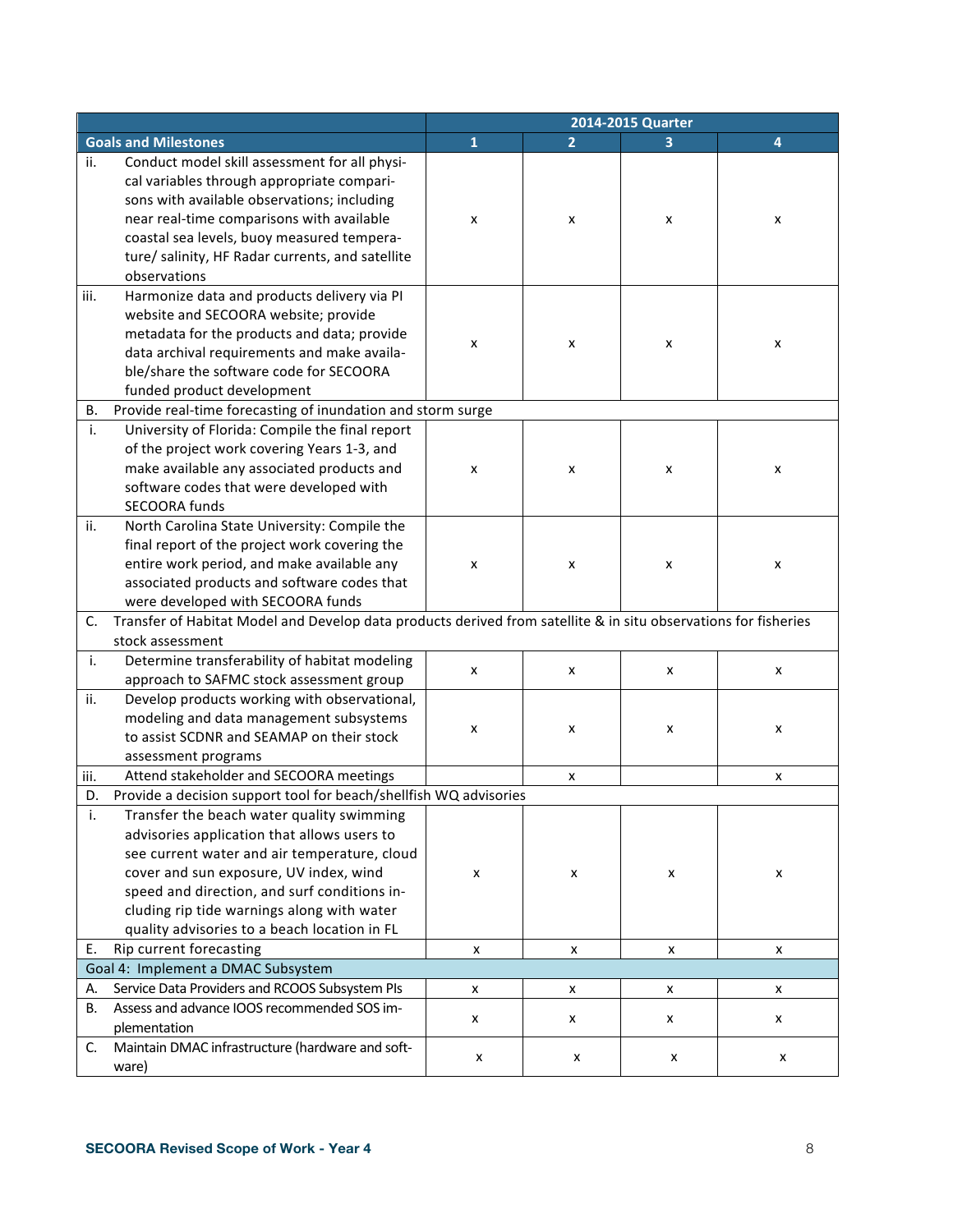|                |                                                                                                                                  |   |   | 2014-2015 Quarter |                           |
|----------------|----------------------------------------------------------------------------------------------------------------------------------|---|---|-------------------|---------------------------|
|                | <b>Goals and Milestones</b>                                                                                                      | 1 | 2 | з                 | 4                         |
| D.             | Support data providers and RCOOS Manager on<br>implementation of QA/QC flags based on published<br><b>QARTOD</b> manuals         | X | x | x                 | x                         |
| E.             | Collaborate with product development support<br>contractor                                                                       | x | x | x                 | x                         |
| F.             | Upgrade SECOORA website services                                                                                                 | x | x | x                 | $\boldsymbol{\mathsf{x}}$ |
| G.             | Data Management Mini Grants (Regional cou-<br>pled physical-biogeochemical model hindcast-<br>data and DMAC infrastructure plan) | x | x | x                 | x                         |
|                | Goal 5: Support a targeted and leveraged Education and Outreach Subsystem                                                        |   |   |                   |                           |
| А.             | Maintain web portal for BOB and other out-<br>reach activities                                                                   | x | x | x                 | x                         |
| В.             | Develop outreach materials                                                                                                       | x | x | X                 | x                         |
| $\mathsf{C}$ . | Conduct community outreach highlighting the<br>importance of observatories and SECOORA's<br>products                             | x | x | x                 | x                         |
| D.             | Develop success stories with PIs to highlight on<br>website, newsletters, one-pagers, etc.                                       | x | x | x                 | x                         |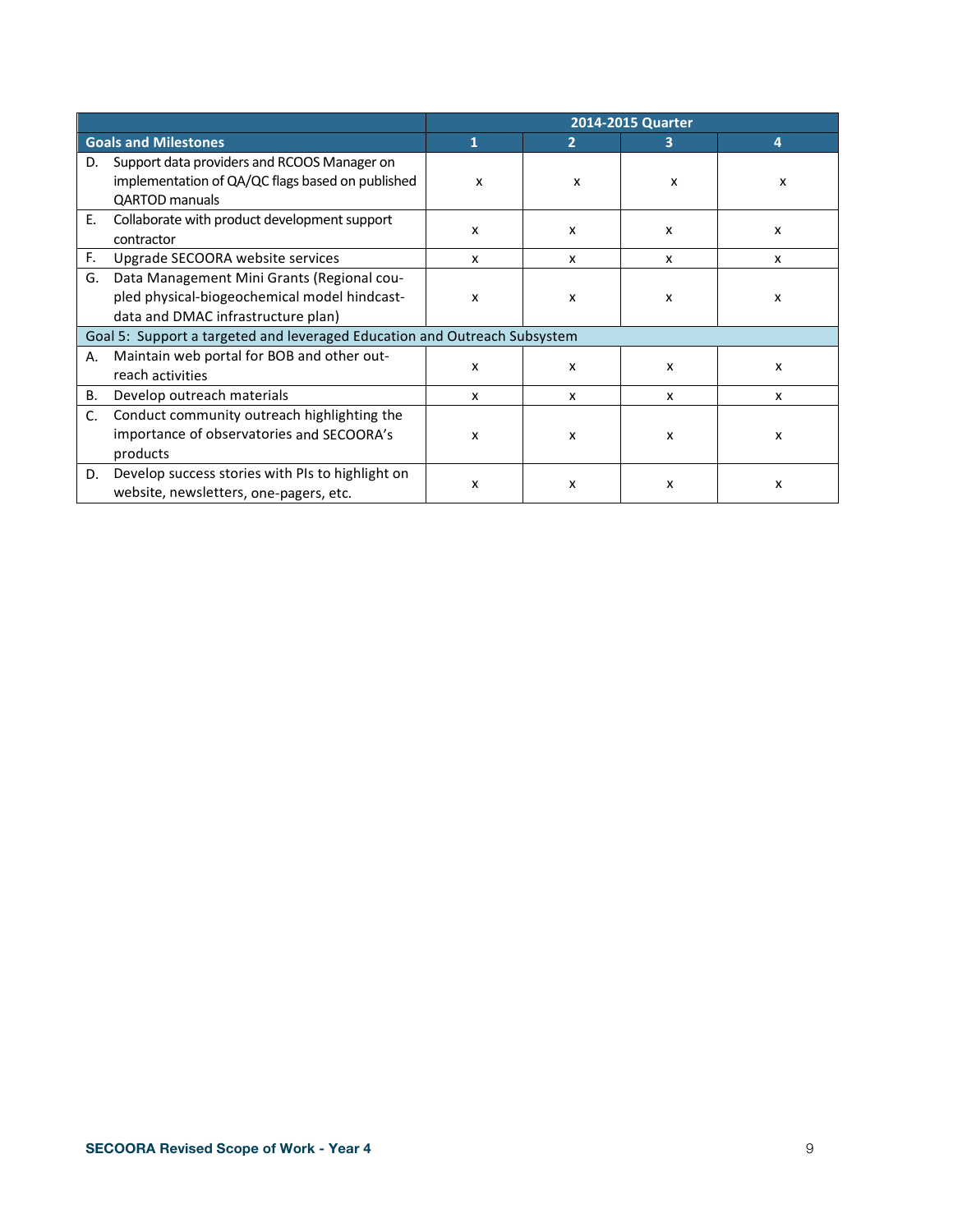#### **Appendix A: SECOORA Priority Radar Sites**

All Radar Sites identified in the table below support IOOS Key Activities: Search, Rescue, Oil Spill Response, Major Ports and Shipping Lanes; USF, with the support received will find a location and install the four CODAR site. UNC-CH installed a new site at Core Banks, NC with funding received from other sources. One time IOOS funds (\$20,000) is allocated for the maintenance of this site in Year 4, hence it has been added to the SECOORA priority list of sites.

| <b>Responsible Agency/Vendor</b>              | <b>Station Name/State</b> | Latitude<br>(N) | Longitude<br>(W) | <b>Nominal Frequency</b><br>(MHz) |
|-----------------------------------------------|---------------------------|-----------------|------------------|-----------------------------------|
| University of North Carolina/ CODAR           | Duck, NC                  | 36.18           | $-75.75$         | 5.0                               |
| University of North Carolina/ CODAR           | Cape Hatteras, NC         | 35.26           | $-75.52$         | 5.0                               |
| University of South Carolina/ WERA            | Georgetown, SC1           | 33.25           | $-79.15$         | 8.3                               |
| University of South Carolina/ WERA            | Caswell Beach, NC2        | 33.88           | $-78.11$         | 8.3                               |
| Skidaway Institute of Oceanography (UGA)/WERA | St. Catherine, GA         | 31.69           | $-81.13$         | 8.3                               |
| Skidaway Institute of Oceanography (UGA)/WERA | Jekyll Island, GA         | 31.06           | $-81.41$         | 8.3                               |
| University of Miami/WERA                      | Dania Beach, FL           | 26.08           | $-80.12$         | 12.6                              |
| University of Miami/WERA                      | Virginia Key, FL          | 25.74           | $-80.15$         | 12.6                              |
| University of Miami/WERA                      | Crandon Park, FL          | 25.71           | $-80.15$         | 16.0                              |
| University of Miami/WERA                      | Broad Key, FL3            | 25.35           | $-80.25$         | 16.0                              |
| University of South Florida/CODAR             | Redington Shores, FL      | 27.83           | $-82.83$         | 5.0                               |
| University of South Florida/CODAR             | Venice, FL                | 27.08           | $-82.45$         | 5.0                               |
| University of South Florida/CODAR             | Naples, FL                | 26.16           | $-81.81$         | 5.0                               |
| University of SF/CODAR                        | To be determined          | N/A             | N/A              | 12.6                              |
| University of North Carolina, Chapel Hill     | Core Banks, NC            | 34.76           | $-76.41$         | 5.0                               |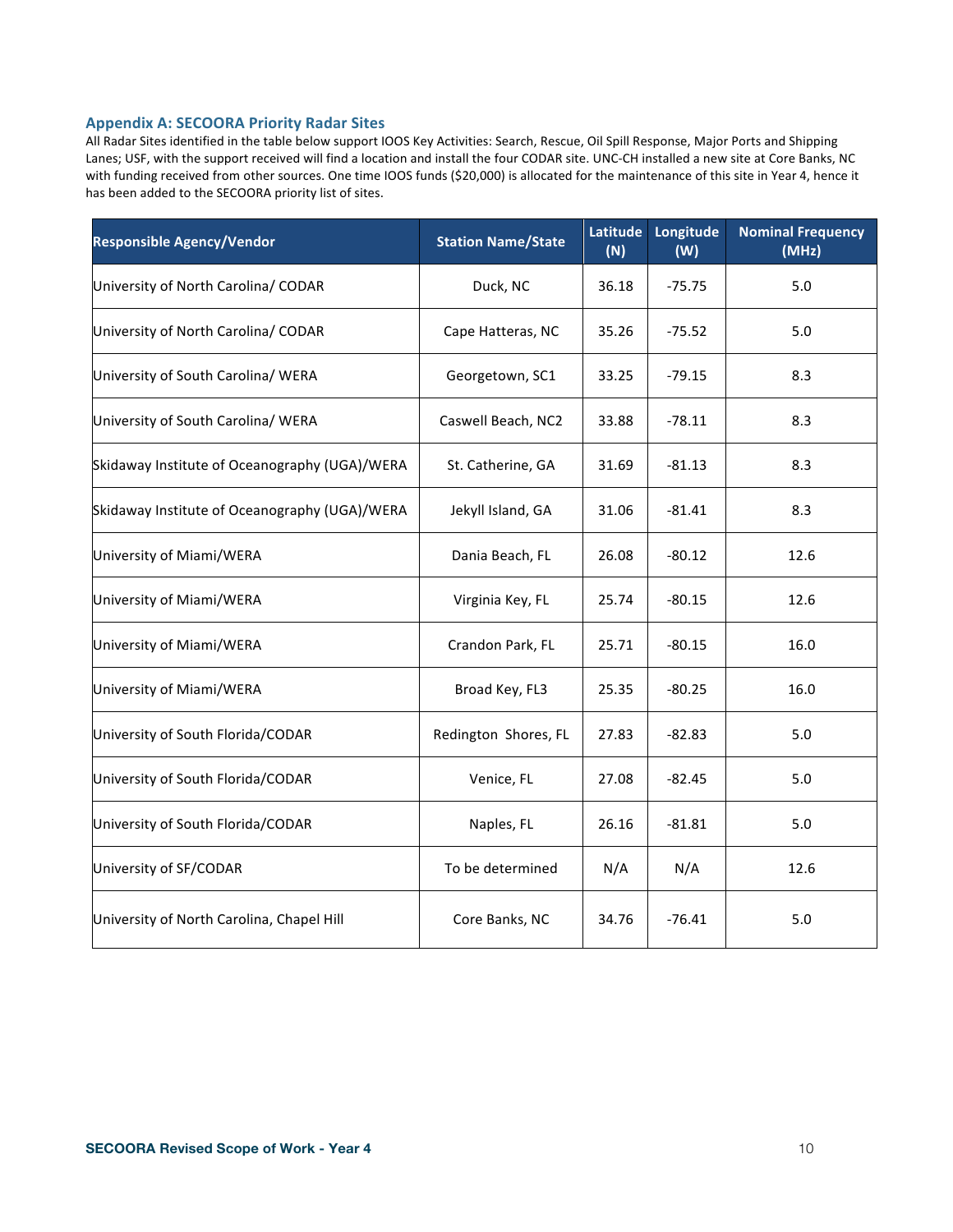

SOUTHEAST COASTAL OCEAN OBSERVING REGIONAL ASSOCIATION

| Budget sheet covers a one-year (or less) period.                               |                                                                                                                                                                                                  |                              |                |              |               |                    |     |            |  |
|--------------------------------------------------------------------------------|--------------------------------------------------------------------------------------------------------------------------------------------------------------------------------------------------|------------------------------|----------------|--------------|---------------|--------------------|-----|------------|--|
| <b>Project Title:</b>                                                          | Southeast Coastal Ocean Observing Regional Association (SECOORA): A Framework for Monitoring, Prediction and<br>Assessment to Support Decision-Makers Needs for Coastal and Ocean Data and Tools |                              |                |              |               |                    |     |            |  |
| Principal Investigator(s): Debra Hernandez                                     |                                                                                                                                                                                                  |                              | Dates:         | <b>Begin</b> |               | 06/01/2014         | End | 05/31/2015 |  |
| <b>Institution: SECOORA</b>                                                    |                                                                                                                                                                                                  |                              |                |              |               |                    |     |            |  |
| <b>BUDGET ITEMS</b>                                                            |                                                                                                                                                                                                  | No. of                       |                | Man-Months   |               | <b>Grant Funds</b> |     |            |  |
| <b>Salary and Wages</b>                                                        |                                                                                                                                                                                                  | Individuals                  | Grant          | Match        |               |                    |     |            |  |
| 1. Principal Investigator (s): DH                                              |                                                                                                                                                                                                  | $\mathbf{1}$                 | 10.40          |              | \$            | 90,489             |     |            |  |
| 2. Associate Investigator(s): VS                                               | <b>ML</b>                                                                                                                                                                                        | $\mathbf{1}$<br>$\mathbf{1}$ | 12.00<br>10.75 |              | \$<br>\$      | 86,994<br>57,559   |     |            |  |
| 3. Professionals: CK                                                           |                                                                                                                                                                                                  | $\mathbf{1}$                 | 2.50           |              | \$            | 4,167              |     |            |  |
| 4. Research Associates                                                         |                                                                                                                                                                                                  |                              |                |              |               |                    |     |            |  |
| 5. Research Asst. Grad. Students                                               |                                                                                                                                                                                                  |                              |                |              |               |                    |     |            |  |
| 6. Prof. School Students<br>7. Pre-Bac. Students                               |                                                                                                                                                                                                  |                              |                |              |               |                    |     |            |  |
| 8. Secretarial/Clerical                                                        |                                                                                                                                                                                                  |                              |                |              |               |                    |     |            |  |
| 9. Technical-Shop                                                              |                                                                                                                                                                                                  |                              |                |              |               |                    |     |            |  |
| 10. Other                                                                      |                                                                                                                                                                                                  |                              |                |              |               |                    |     |            |  |
| <b>TOTAL SALARIES and WAGES</b>                                                |                                                                                                                                                                                                  |                              |                |              | \$            | 239,209            |     |            |  |
| Fringe Benefits - 28%                                                          |                                                                                                                                                                                                  |                              |                |              | $\mathsf{\$}$ | 66,978             |     |            |  |
| <b>TOTAL SALARIES, WAGES and FRINGE BENEFITS</b><br>PERMANENT EQUIPMENT (list) |                                                                                                                                                                                                  |                              |                |              | \$            | 306,187            |     |            |  |
| <b>EXPENDABLE SUPPLIES, etc.</b>                                               |                                                                                                                                                                                                  |                              |                |              | \$            | 3,701              |     |            |  |
| <b>TRAVEL</b>                                                                  |                                                                                                                                                                                                  |                              |                |              |               |                    |     |            |  |
| 1. Domestic                                                                    |                                                                                                                                                                                                  |                              |                |              | \$            | 22,825             |     |            |  |
| 2. Foreign (requires prior approval)                                           |                                                                                                                                                                                                  |                              |                |              |               |                    |     |            |  |
| <b>PUBLICATION COSTS</b>                                                       |                                                                                                                                                                                                  |                              |                |              |               |                    |     |            |  |
| <b>OTHER COSTS</b>                                                             |                                                                                                                                                                                                  |                              |                |              |               |                    |     |            |  |
| Meeting/Workshop                                                               |                                                                                                                                                                                                  |                              |                |              |               |                    |     |            |  |
| <b>IOOS</b> Association Dues                                                   |                                                                                                                                                                                                  |                              |                |              | \$            | 4,500              |     |            |  |
| CONTRACTUAL:<br>1. SECOORA Miniproposals: Contractors TBD                      |                                                                                                                                                                                                  |                              |                |              | \$            | 222,601            |     |            |  |
| 2. Program Support and Communications                                          |                                                                                                                                                                                                  |                              |                |              | \$            | 10,000             |     |            |  |
| 3. Accountant/Audit                                                            |                                                                                                                                                                                                  |                              |                |              | \$            | 10,000             |     |            |  |
| 4. Other                                                                       |                                                                                                                                                                                                  |                              |                |              | \$            | 3,000              |     |            |  |
| USF-Luther Obs                                                                 |                                                                                                                                                                                                  |                              |                |              | \$            | 52,484             |     |            |  |
| <b>USF-Weisberg MOOR</b>                                                       |                                                                                                                                                                                                  |                              |                |              | $\mathbb{S}$  | 169,759            |     |            |  |
| <b>UNCW</b>                                                                    |                                                                                                                                                                                                  |                              |                |              | $\mathbb{S}$  | 365,970            |     |            |  |
| <b>UNCCH</b>                                                                   |                                                                                                                                                                                                  |                              |                |              | $\mathsf{\$}$ |                    |     |            |  |
|                                                                                |                                                                                                                                                                                                  |                              |                |              |               | 130,384            |     |            |  |
| <b>USC-Voulgaris</b>                                                           |                                                                                                                                                                                                  |                              |                |              | $\mathbb S$   | 110,383            |     |            |  |
| <b>UGA-SkIO</b>                                                                |                                                                                                                                                                                                  |                              |                |              | $\mathbb{S}$  | 110,383            |     |            |  |
| <b>UM</b>                                                                      |                                                                                                                                                                                                  |                              |                |              | \$            | 151,964            |     |            |  |
| <b>USF-Weisberg HFR</b>                                                        |                                                                                                                                                                                                  |                              |                |              | \$            | 151,963            |     |            |  |
| <b>USC-Porter DMAC</b>                                                         |                                                                                                                                                                                                  |                              |                |              | $\mathsf{\$}$ | 190,393            |     |            |  |
| NCSU-He                                                                        |                                                                                                                                                                                                  |                              |                |              | \$            | 130,066            |     |            |  |
| NCSU-Xie                                                                       |                                                                                                                                                                                                  |                              |                |              | \$            | 25,000             |     |            |  |
| UF                                                                             |                                                                                                                                                                                                  |                              |                |              | \$            | 25,000             |     |            |  |
| <b>ROFFS</b>                                                                   |                                                                                                                                                                                                  |                              |                |              | \$            | 73,903             |     |            |  |
| <b>USC-Porter Model</b>                                                        |                                                                                                                                                                                                  |                              |                |              | \$            | 64,977             |     |            |  |
| UGA-OA                                                                         |                                                                                                                                                                                                  |                              |                |              | $\mathbb S$   | 35,426             |     |            |  |
| U Deleware-OA                                                                  |                                                                                                                                                                                                  |                              |                |              | $\mathsf{\$}$ | 67,232             |     |            |  |
| <b>TOTAL DIRECT COSTS</b>                                                      |                                                                                                                                                                                                  |                              |                |              |               | \$2,438,101        |     |            |  |
| <b>INDIRECT COSTS</b>                                                          | 1. On campus - 10.70%                                                                                                                                                                            |                              |                |              | \$            | 92,043             |     |            |  |
| <b>TOTAL COST</b>                                                              |                                                                                                                                                                                                  |                              |                |              |               | \$2,530,144        |     |            |  |
|                                                                                |                                                                                                                                                                                                  |                              |                |              |               |                    |     |            |  |
|                                                                                |                                                                                                                                                                                                  |                              |                |              |               |                    |     |            |  |
|                                                                                |                                                                                                                                                                                                  |                              |                |              |               |                    |     |            |  |
|                                                                                |                                                                                                                                                                                                  |                              |                |              |               |                    |     |            |  |
|                                                                                |                                                                                                                                                                                                  |                              |                |              |               |                    |     |            |  |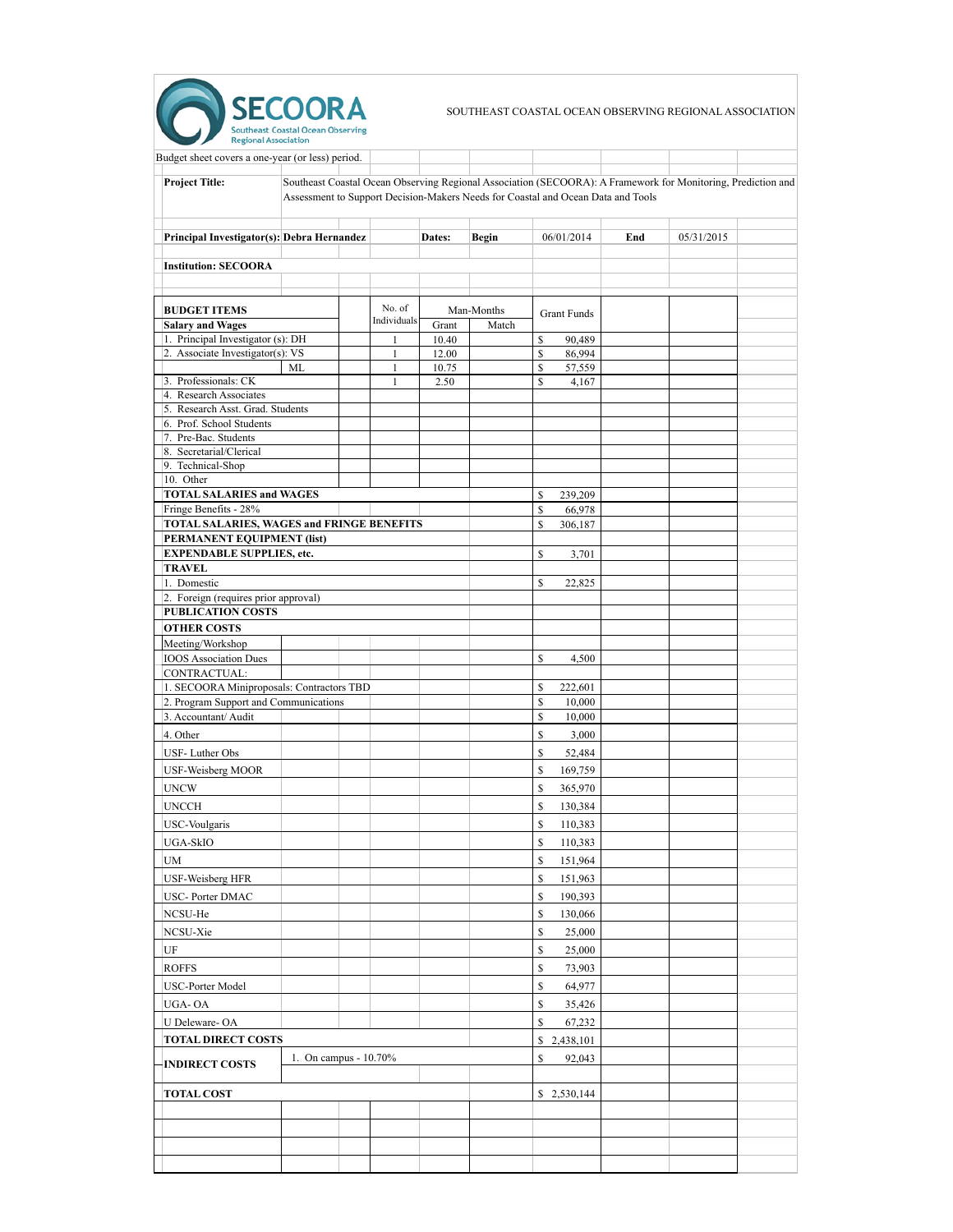### **SECOORA Year 4 Descope Budget Justification:**

The total request for this award is **\$2,530,144** 

**Salary:** Total funds requested are \$306,187 for the PI (10.4 months), D. Hernandez, the RCOOS Manager (12.0 months), V. Subramanian, the Business Manager (10.75 months), M. Lee, and a part-time bookkeeper (2.5 months) C. Kight. Fringe is calculated at 28% of salary (\$66,978).

**Travel: \$22,825** is requested to support trips by staff to IOOS and science meetings, regional workshops and visits to PIs, stakeholders and partners. Travel is also requested to support Board member travel to two meetings per year. All travel is domestic.

**Supplies: \$3,701** is requested for office supplies, printing, postage, computer related expenses, other meeting supplies, and miscellaneous supplies for observing assets.

**Other: \$4,500** for IOOS Association dues.

**Indirect:** SECOORA charges 10.70% on all direct charges and the first \$25,000 in contracts/subawards.

### **CONTRACTS:**

**SECOORA Program Support and Communications: \$10,000** is requested to support a contractor (A. Wakely) to provide communication and stakeholder engagement services, and website updates. Other Contracts: \$10,000 for a portion of audit and accounting expenses;  $$3,000$  for a portion of the following:  $\log$  expenses, tort insurance, etc.; \$222,601 is requested for Miniproposals (Contractors TBD). The Miniproposals include the following: **SECOORA glider experiment:** SECOORA will fund \$49,840 towards a coordinated glider experiment in the SE region aimed at supporting the scientific and operational goals as well as integration of observational, modeling and data management projects. **Rip current forecasting:** SECOORA will allocate \$80,894 to address the gaps in observations and modeling required for rip current forecast model validation, and to expand the forecasting efforts via collaboration with NOAA CO-OPS and National Weather Service Weather Forecast Offices in the SE region. **Data Management Mini Grants:** SECOORA will allocate \$91,867 towards data management mini grants. Mini grants will be awarded to make available regional physical-biogeochemical coupled model hindcast data to stakeholder communities and to strengthen SECOORA data management programs and infrastructure.

## **Additional CONTRACTS and SUBAWARDS:**

### **MODELING**

## **NCSU- Dr. Ruoying He**

## **TOTAL AWARD AMOUNT = \$130,066**

**Salary**: As the PI of the project, Dr. He will commit 1 month/yr to oversee the NCSU portion of the project and produce project report, journal publications. We request salary support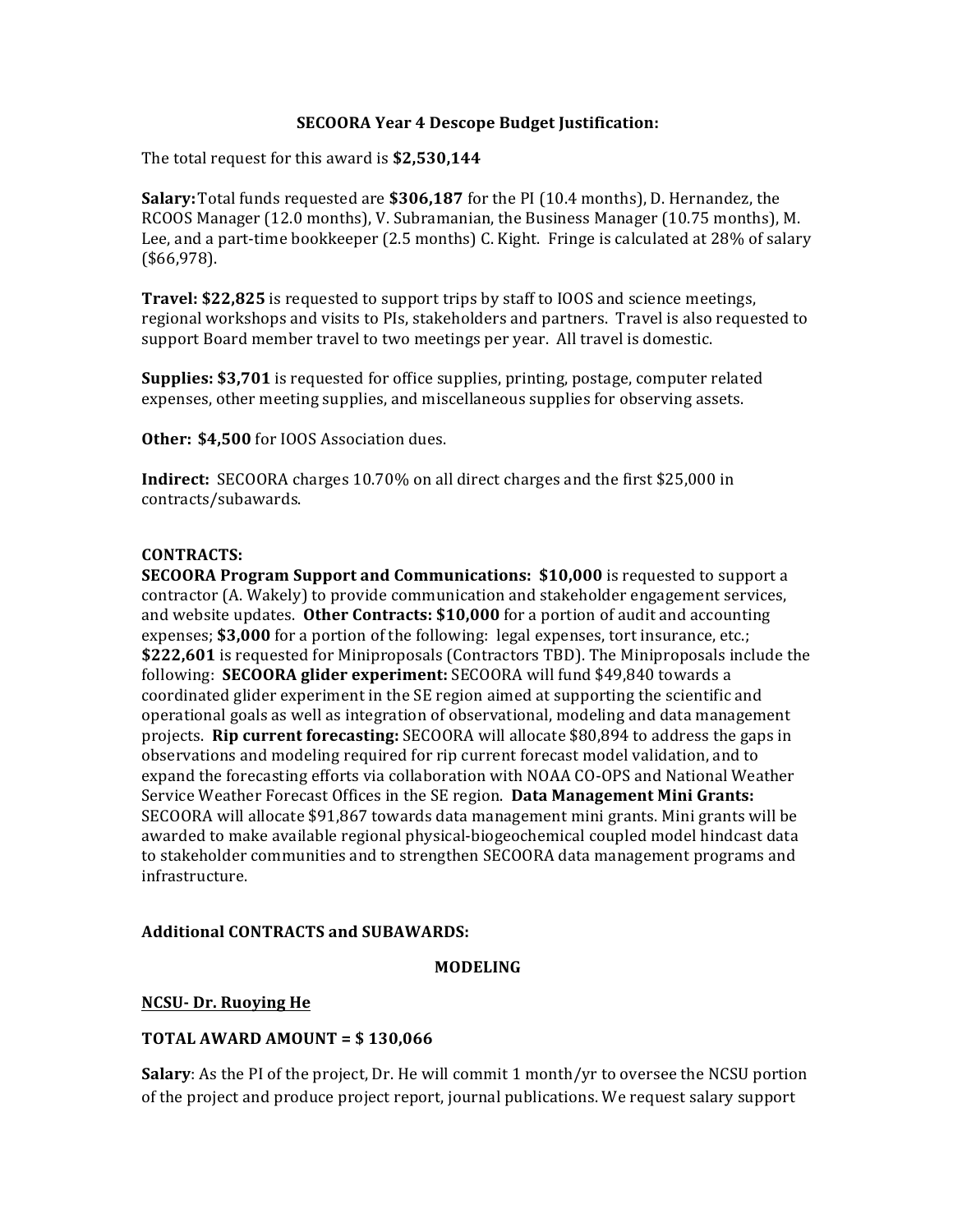for a NCSU research associate  $(RA)$  for 12-month. The RA will assist Dr. He in refining SABGOM model, adding data assimilation component, model-data comparisons, model analysis and visualizations. Fringe benefits in University of North Carolina System are 30% and 17% for faculty, postdoc, respectively.

**Travel**: Travel funds (\$3000 for domestic and \$3500 for international) have been requested:  $(1)$  for Dr. He and his RA to attend SECOORA annual meeting  $[2]$  people for 3 days, the cost breakdown includes: \$500 for airfare and ground transportation, \$300 for lodging, and \$200 for per diem, total  $$1000$  ] (2) for Dr. He to attend AGU meeting to report research findings [1 people for 5 days, the cost breakdown includes: \$900 for airfare and ground transportation, \$900 for lodging, and \$200 for per diem; total  $2000$ ]; (3) for Dr. He to attend EGU Spring meeting in Vienna Austria to report research findings [1 people for 5 days, the cost breakdown includes: \$2000 for airfare and ground transportation, \$1300 for lodge; and \$200 for per diem, total \$3500].

**Publication Cost:** We request publication funds to report our research findings in peerreviewed journals (\$1200).

**Equipment**: We request funds to purchase a 35-TB raid data server. SABGOM operational model simulations are data intensive. The equipment is critical for model data delivering and archiving  $$20,000$ .

**Supplies**: Supplies not covered by administrative costs, including backup UPS batteries and computer/data storage cables are budgeted (\$1416).

**Indirect Costs:** Indirect cost at North Carolina State University is 49% of Modified Total Direct Costs(MTDC). MTDC is the sum of all direct costs, minus equipment and tuition.

## **NCSU - Dr. Lian Xie**

## **TOTAL AWARD AMOUNT = \$ 25,000**

**Salary**: \$12,060 – 0.52 month summer salary for the PI and 0.85 month salary for the associate are charged to the project to carry out the proposed work. Fringe and benefit rate: 30% of total salary.

**Travel**: \$1101 – domestic travel is budgeted for attending conferences and project meetings.

**Indirect Costs**: Indirect rate is 49% MTDC, the rate in place at the time of the original award.

## **ROFFS – Dr. Mitch Roffer**

**TOTAL AWARD AMOUNT =**  $$73,903$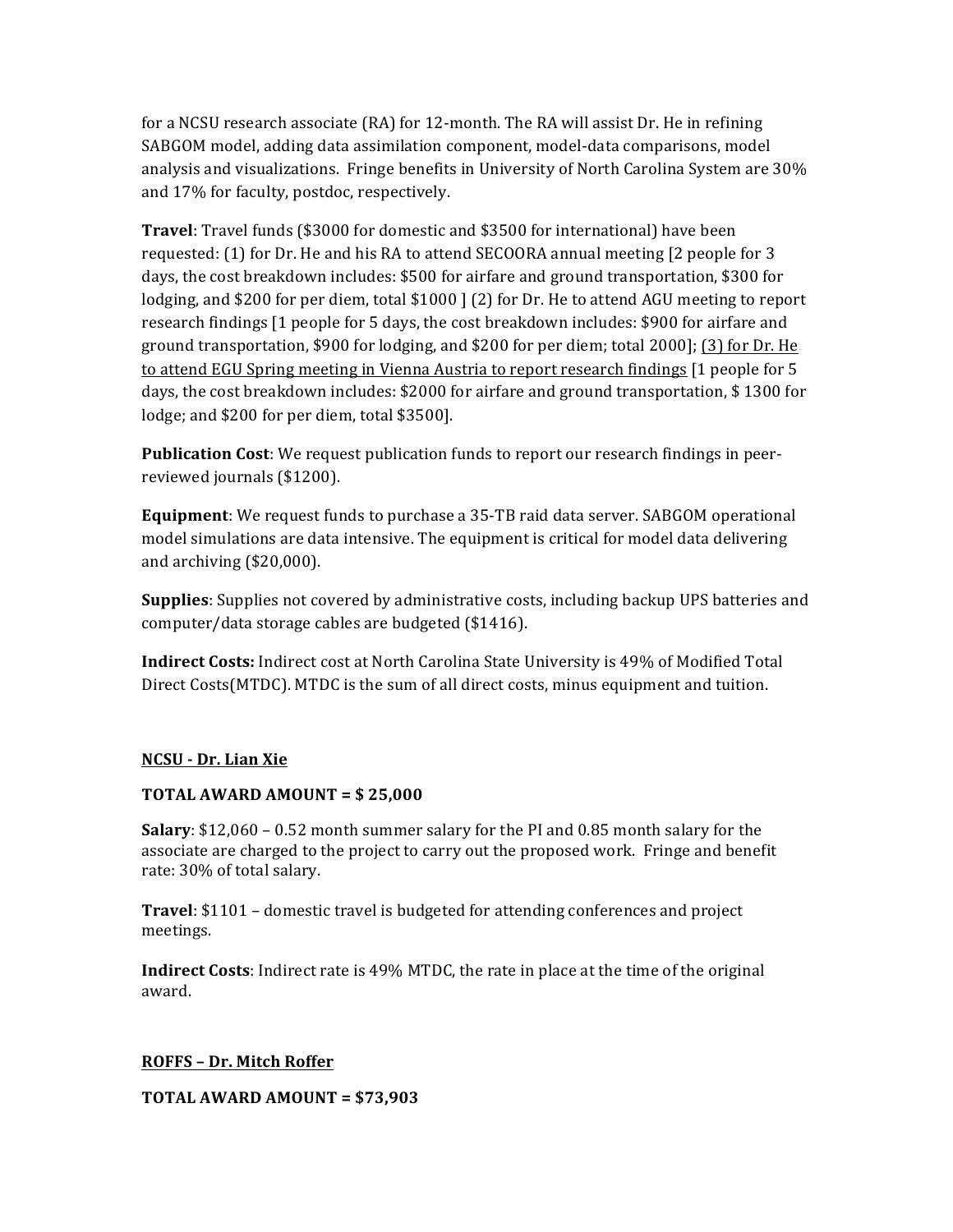**Salary:** Salary and fringe benefits are requested for Mitchell A. Roffer, Co Principal Investigator at 15% time for one year. Mitchell A. Roffer salary (\$13,800) plus 20% fringe for a total of \$16,560.00

**Travel:** Travel per year is requested for Mitchell A. Roffer (including per diem and personal automobile from ROFFS<sup>™</sup> office Melbourne, FL) for  $(1)$  two day trip to Miami, FL. Also requested are (2) two day trips from Melbourne, FL to Charleston, SC.

Mitchell A. Roffer - Science Team

Melbourne, FL to Miami, FL  $(1)$  trip @ \$350 per trip

Melbourne, FL to Charleston, SC (2) trips  $@$  \$970 per trip

**Indirect Costs ROFFS™:** The cost basis for the ROFFS™ overhead rate of 40% is calculated on the basis of operational costs (rent, maintenance, taxes etc) divided by direct labor costs. We certify that this is the lowest rate that we can provide.

**Contractual CIMAS:** Salary and fringe benefits are requested at 25% time for one year for Barbara Muhling (CIMAS Associate Research Scientist) at University of Miami - NOAA Institute for Marine and Atmospheric Science (CIMAS) Miami, FL

Barbara Muhling salary  $(\$18,750.00)$  plus  $42\%$  fringe

Travel - \$561

**In Indirect Costs CIMAS:** The cost basis for the CIMAS overhead rate of 55%, which is set standard for University of Miami, CIMAS.

**Contractual SCDNR:** Salary and fringe benefits are requested at 10% time for one year for associate (to be announced) for South Carolina Department of Natural Resources to assist in work relating to modeling and standardization of catch per unit effort

SCDNR Associate salary (\$3,000) plus 38% fringe for a total of \$4,140.00

**In Indirect Costs South Carolina Department of Natural Resources:** The cost basis for the SCDNR overhead rate of 21.37% which is set standard for South Carolina Department of Natural Resources

**Supplies:** Funding is requested for other costs such as supplies (DVD's, posters and other printing charges) for data analysis and product archival storage.

**University of Florida - Dr. Peter Sheng** 

**TOTAL AWARD AMOUNT= \$ 25,000**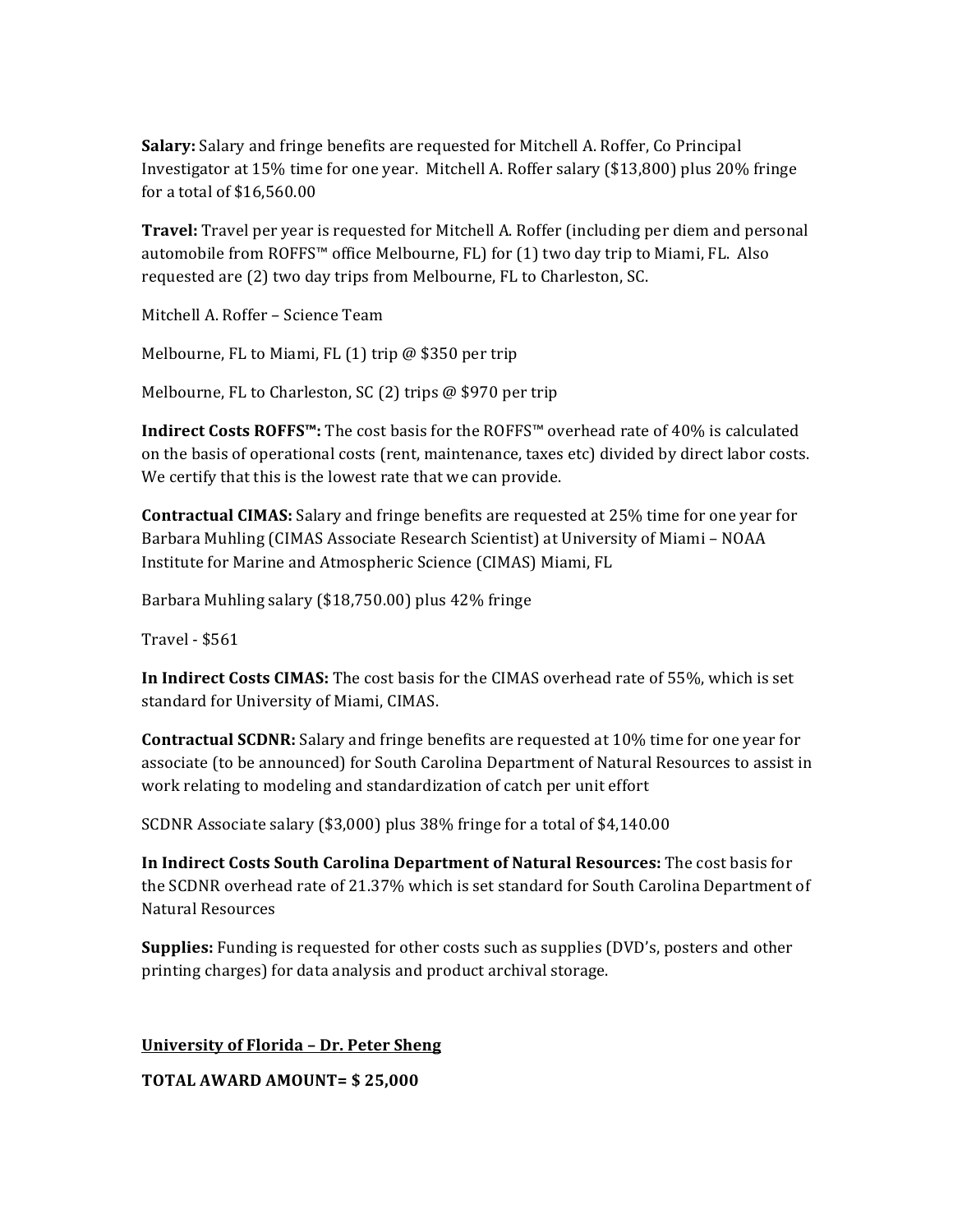**Salary:** Dr. Peter Sheng,  $\sim$  2 weeks, will serve as PI for the project and will oversee UF's effort. Dr. Vladimir Paramygin,  $\sim$  2 weeks to complete the final project report. Dr. Justin Davis,  $\sim$  1 week to complete the final project report.

**Indirect Costs:** Indirect cost rates (IDC) are negotiated and determined by the Department of Health and Human Services. The University currently has an approved IDC rate of 49.0% of Modified Total Direct Costs (MTDC) for on-campus organized research – effective thru  $6/30/2014$  and  $50.0\%$  of Modified Total Direct Costs (MTDC) for on-campus organized research – effective beginning  $7/1/2014$ .

# **University of South Carolina- Dr. Dwayne Porter**

# **TOTAL AWARD AMOUNT = \$64,977**

**Salary/Wages and Benefits** (\$27,508 + \$2,245): Dr. Porter is PI of the project and will have overall responsibility for the activity, including project oversight, planning, implementation, and reporting. Dr. Porter is requesting 0.25 months of summer salary support. Funds are requested to partially support one core staff member who will have primary responsibilities for the data integration, modeling efforts, and information dissemination as described in the proposal. Funds are also requested to support a Graduate Research Assistant who will be responsible for data assimilation and integration, and model development. Fringe has been calculated at  $23.81\%$  of total wages plus insurance at \$346.92 per month for the core staff member. The fringe rate on the GRA is 0.55%.

**Expendable Supplies (\$500):** Funds are requested for basic IT-related supplies.

**Travel (\$1,100):** Requested travel funds will partially support participation in offsite SECOORA meetings and meetings with product end users as related to product design, development, evaluation, and implementation. Allowable charges will adhere to state and federal per diem guidelines as appropriate.

**Other Costs (\$13,000):** Continuation of our subcontract with Dr. Kelsey at UMCES. UMCES will provide technical support with and review of model development and validation activities, and establishing the framework to expand current "Where's the Beach" web and mobile apps to incorporate new areas.

**Indirect Costs (\$20,624):** IDC is calculated as 46.5% of allowable direct costs.

# **DMAC**

# **University of South Carolina – Dr. Dwayne Porter**

# **TOTAL AWARD AMOUNT = \$190,393**

**Salary/Wages and Benefits (\$123,900 + \$41,635):** Dr. Porter is PI of the project and will have overall responsibility for the activity, including project oversight, planning, implementation, and reporting. Dr. Porter is requesting 0.4 months of summer salary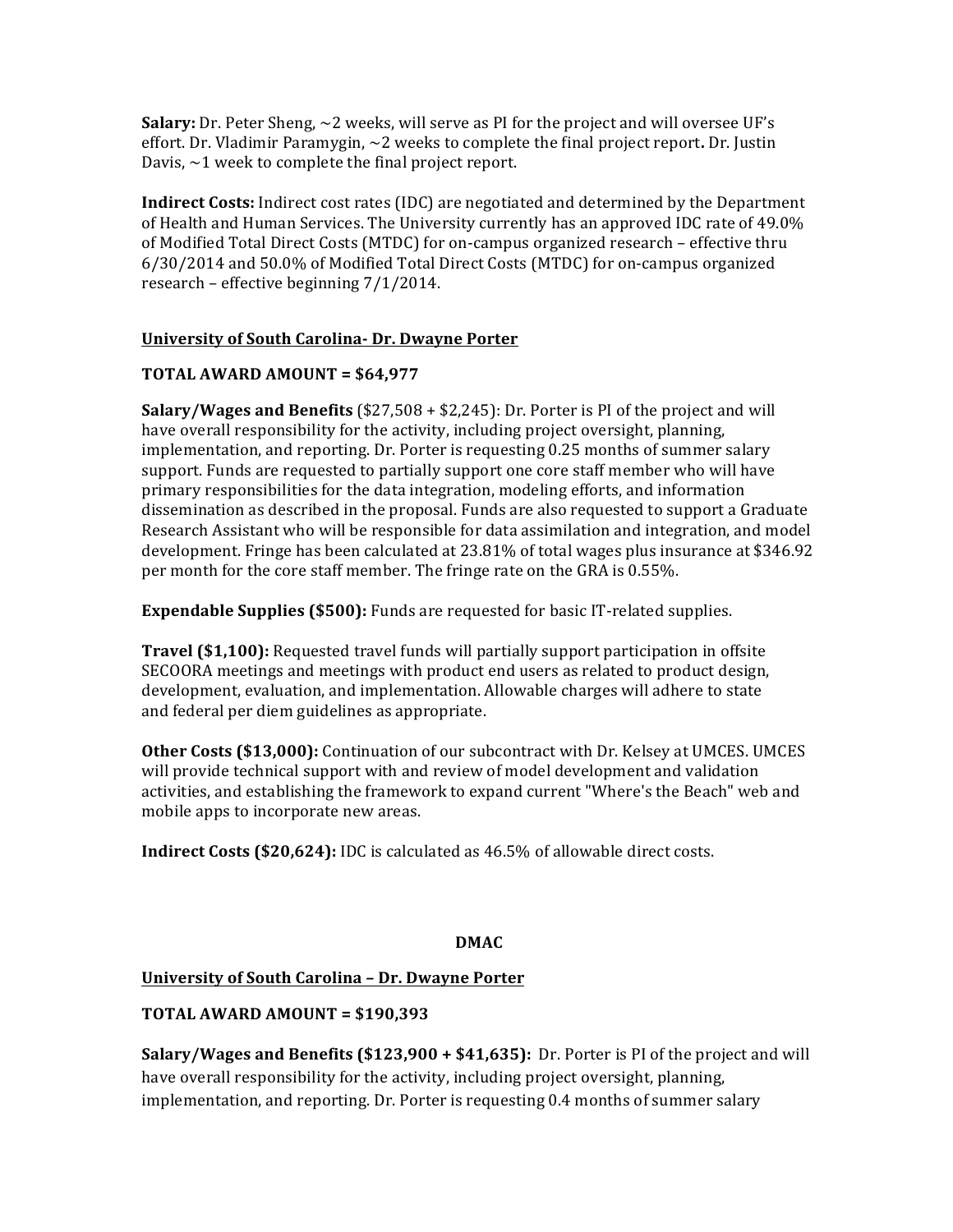support. Funds are requested to partially support two core staff members who will have primary responsibilities for the data management and system maintenance activities as described in the proposal. Fringe has been calculated at 23.81% of wages plus insurance at \$837.38 per month for the staff member with full family benefits and at \$346.92 for the staff member with individual benefits.

**Expendable Supplies (\$1,145):** Funds are requested for basic IT supplies.

**Travel (\$1,200):** Requested travel funds will partially support participation in offsite SECOORA meetings. Allowable charges will adhere to state and federal per diem guidelines as appropriate.

**Indirect Costs (\$22,513):** IDC is calculated as 13.41% of allowable direct costs. This rate reflects the SECOORA federally-approved IDC rate and represents a significant reduction from the USC federally-approved rate. This is a significant allowance on the part of USC in an effort to maintain the SECOORA DMAC infrastructure to ensure continuity of operations.

# **OBSERVATIONS**

# **University of Georgia/ Skidaway Institute of Oceanography - Dr. Dana Savidge**

## **TOTAL AWARD AMOUNT = \$110,383**

| <b>Salary</b>         | $$39,157+12,647=51804$ |
|-----------------------|------------------------|
| <b>Travel</b>         | \$2,000                |
| Equipment             | \$15,001               |
| <b>Supplies</b>       | \$10,211               |
| <b>Indirect Costs</b> | \$31,367               |

Salary support is requested for PI Dr. D. Savidge (0.5 month) and technical staff (7 months total) per year. Fringe benefit rates are 17.98% for faculty and 34% for technical personnel. Materials and supplies are \$10211 per year for rental fees, electricity, communications and small spare parts. Travel costs are budgeted at \$2K per year. Small boat and institute vehicle charges are required to access radar sites on the islands at \$200 per trip for 10 days per year, 5 for each of two sites. SkIO's HF-radar budget for repair parts and spares is \$15,001. Our budget office has agreed that for FY15 these funds will be exempt from overhead charges. This exemption will be reassessed on a yearly basis. Waived costs include  $$1K$  for computer maintenance support, and publications costs of  $$2K$  per year. SkIO's indirect cost rate of 49% of MTDC is applied to the balance.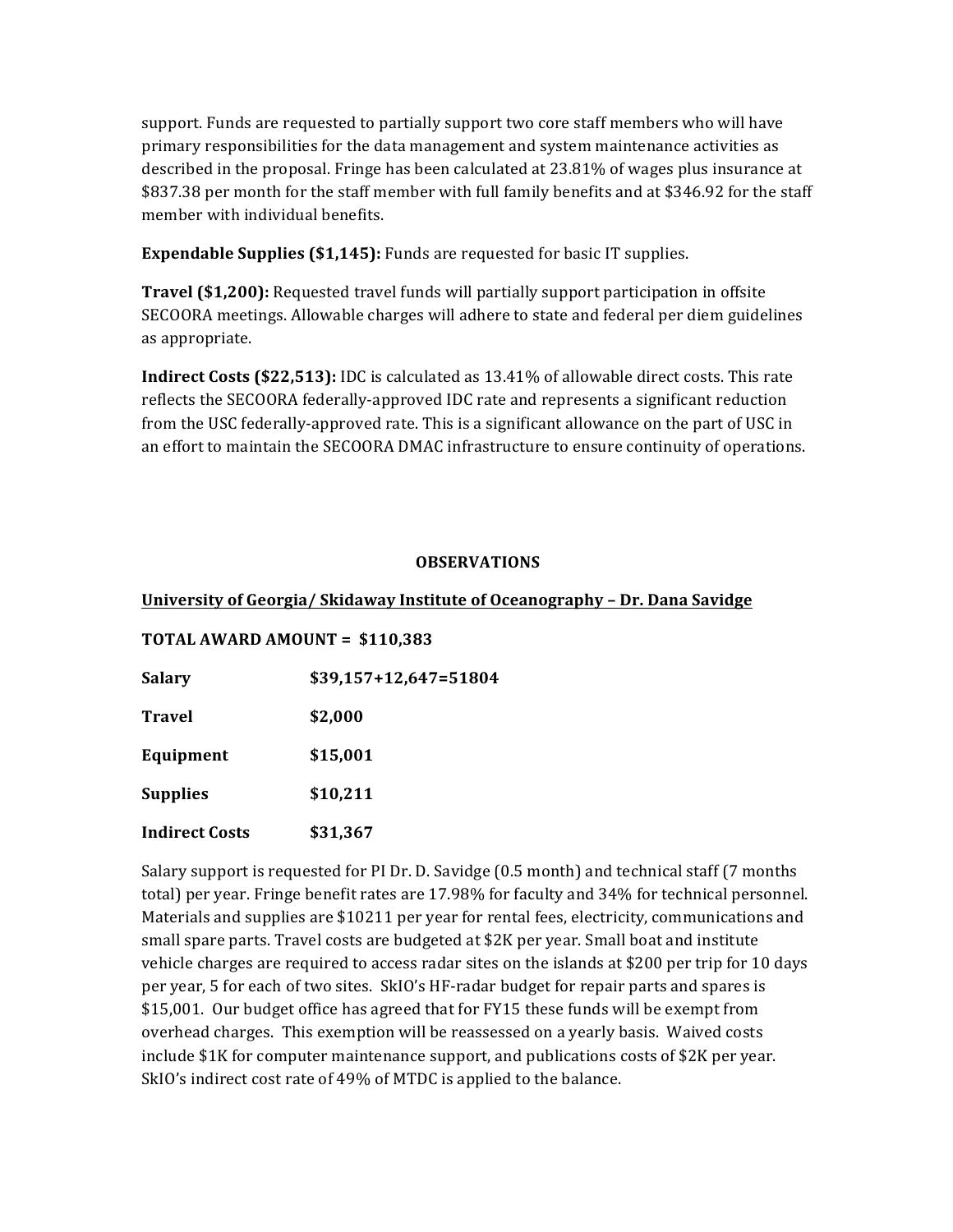## **University of Miami - Dr. Nick Shay**

# **TOTAL AWARD AMOUNT = \$151,964.00**

**Salary + Fringe**: \$85,039.00 + \$23,528.00

**Travel**: \$6,000.00

**Electricity/Phone:**  \$2,525.00

**Supplies**: \$1,514.00

**Student Insurance: \$2,000.00** 

**Indirect Costs:** (26%) \$31,358.00

Salary support is requested for Dr. L. K. Shay (1 month), Mr. Jorge Martinez-Pedraja (Technician: 11 months) and a student (9 months) in 2014-2015 to operate and maintain WERAs in South Florida. Fringe benefits for faculty are  $26.7$  and approximately  $42.8\%$  for the technician. As part of this year's activity, we expect to deploy a fourth radar in North Key Largo pending state approval. Direct costs include telephone lines and electricity at the sites  $(\$2.5K)$ , expendable supplies  $(\$1.5K)$  such as, disks/CDs to store data, and computing services. Travel  $\sim$  \$6K) is primarily to/from the sites and attend national meetings like HF Radar National Steering team committee usually in Boulder, Colorado. We have also included \$2K per year for student insurance as they have no fringe benefits at UM. The off campus UM indirect cost recovery is  $26\%$  of MTDC since the data collection is from remote sites off campus.

## **University of North Carolina – Chapel Hill – Dr. Harvey Seim**

# **TOTAL AWARD AMOUNT = \$130,384**

**Salary:** Support is requested for the PI H. Seim (0.25 mons), M. Muglia, the lead technical staff, who lives on the Outer Banks and will perform or lead the bulk of needed maintenance (6 mons), S. Haines, who is responsible for data management (3 mons), and two staff at the Institute of Marine Sciences, T. Whipple and R. Neve, who will help Muglia support the Core Banks installation (6 weeks each). Fringe benefits are calculated as 22.4% of salary plus \$440.42 per month for staff health insurance.

**Travel:** A budget of \$5,100 for travel is requested to cover routine trips to service and repair equipment at all sites which are all remote. The Core Banks installation is particularly remote, requiring a ferry and 4-wheel drive vehicle for access, and may require a separate vessel for access during winter months when the ferry does not operate. As expenses allow these funds may also support travel to radar operator meetings.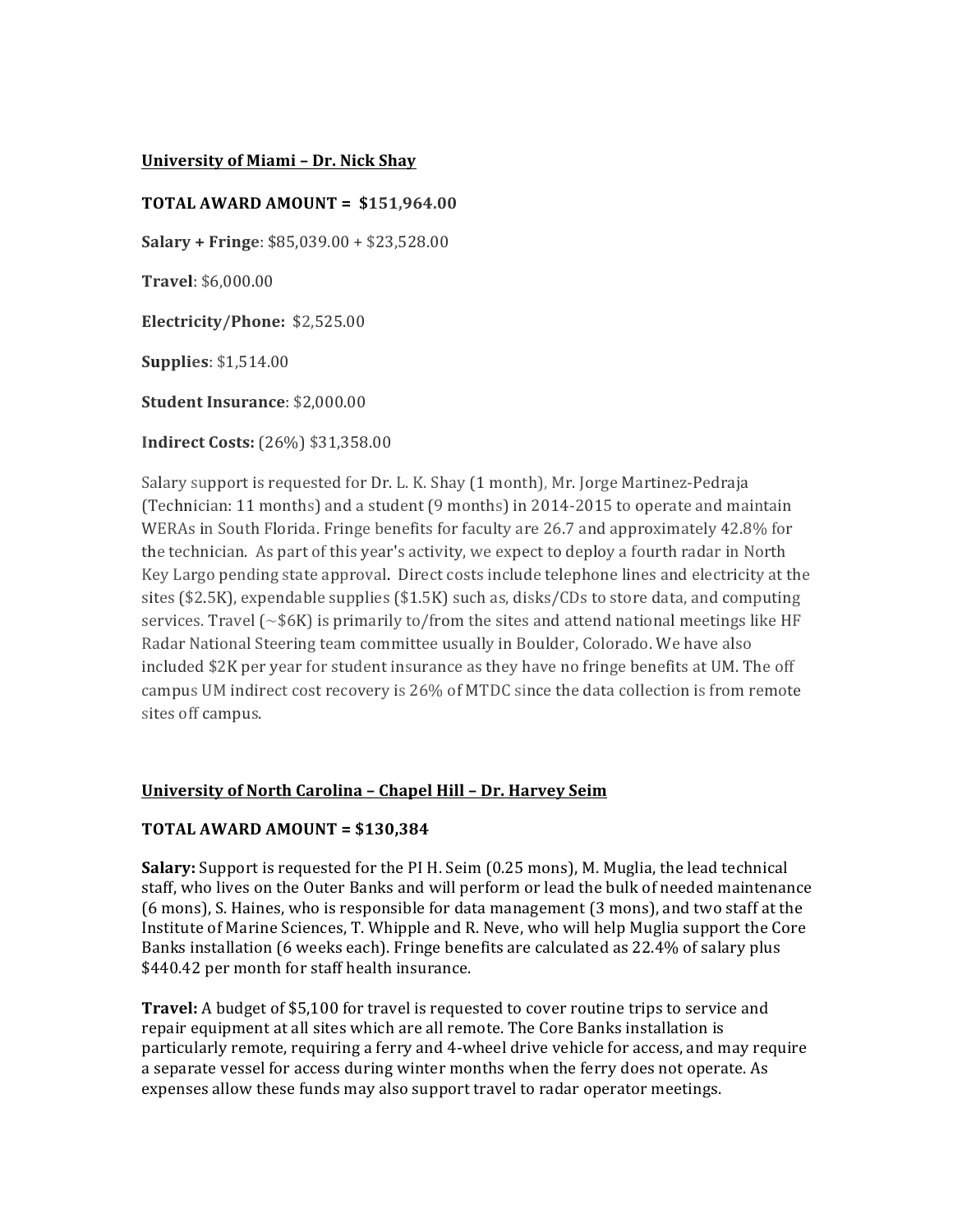**Supplies:** Under this category are supplies, power and communications costs, generator and shed maintenance and repair costs, budgeted at  $$21,000$ . At the Buxton site the month power bill is approximately \$150/month and maintenance/repair and diesel fuel costs to maintain the backup diesel generator (the unit is older and has required consider upkeep) are budgeted at \$2000. Similar costs are anticipated at the Core Banks site  $(\$2000)$ . \$600 are budgeted for upkeep of the sheds that house the electronics at these sites. Communications costs are roughly  $$300/month/site$ , or  $$10,800$  total. \$5,600 is requested in supplies to cover costs associated with equipment repairs/replacements. In the past these have included component failures in the electronics, antenna repairs, lightning protection replacement and cable replacement.

**Indirect Costs**: The off-campus indirect charge of 26% is requested because the installations are all on the Outer Banks and the bulk of the funding goes to Muglia who works at the coast. All expenses are eligible for indirect costs for a total of \$26,905.

# **University of North Carolina - Wilmington - Dr. Lynn Leonard**

# **TOTAL AWARD AMOUNT = \$365,970**

**Salary:** Salary is requested for the following personnel: Two RCOOS mooring technicians who provide O&M support for the 7 buoys and one pier system operated by UNCW. Total requested salary support for technicians equals \$82,161. 8.0 months of support is requested for the project manager  $(\$34,086)$  to provide on-going communications with permitting agencies (USCG, USACE) and stakeholders regarding observing activities in the Carolinas region, participate in field work in support of mooring operations, manage budgets and contracts, prepare project and personnel reports, coordinate integration activities and manage the project team on a daily basis.

UNCW assesses benefits at 37% of total salaries for the mooring technicians and 34.6% of the total salary for the project manager. This equals \$42,193 for all personnel involved on the project. The total salary request, inclusive of base pay plus benefits, equals \$158,441.

**Supplies:** Expendable supplies are requested (\$11,900). Examples of items that are purchased from supply funds include buoy modems, data loggers, wiring, cables, buoy batteries, and lab supplies.

**Travel:** RCOOS personnel request funds for travel in support of mooring deployments and pier maintenance activities. The mooring technicians have to travel around NC, SC and GA to provide maintenance for the RCOOS moorings. Travel support funds are used to pay for the mileage fees accrued on State of NC vehicles (used in support of the RCOOS project) and for boat fuel for UNCW small boat usage. Also funds are used to support PI travel for SECOORA meetings. The total travel request equals \$7,000.

**Purchased Services:** Support for mooring operations and maintenance, and sensors associated with each mooring is requested  $(\$40,000)$ . These funds will be used for mooring turnarounds on the R/V Savannah, R/V Cape Fear, or other UNOLS or commercially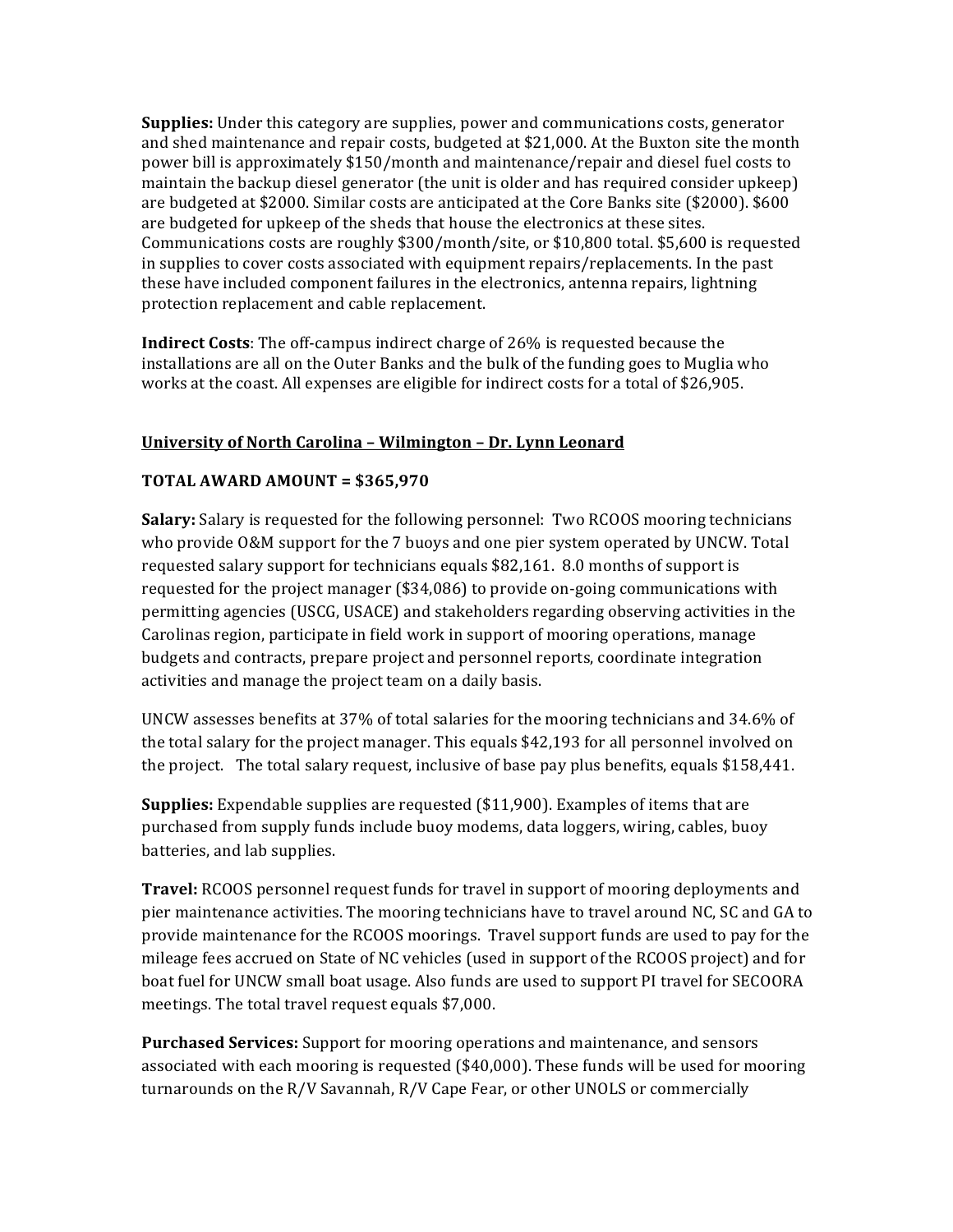available vessels. Additionally, funds will cover the cost of equipment calibrations (e.g. weather sensors, CTDs) and telemetry costs so that moorings provide real-time data.

Due to the fact that \$40,000 does not provide the level of support required for mooring operations, UNCW is investigating ways to reduce the cost of mooring operations. As such we are in the process of determining if cell phone communications could be used instead of Iridium satellite communication. Other options which may help reduce costs include the reduction of mooring reports from hourly to once every two hours. RCOOS personnel will notify SECOORA staff prior to reducing the mooring reporting frequency. Additionally, if the cell phone communications are successful, we will report this to SECOORA for inclusion in the IOOS bi-annual progress report.

Additionally, it should be noted that personnel will try to complete all mooring turnarounds from the R/V Cape Fear since the day rate is lower ( $\sim$ \$2,800 + fuel); however, if buoy anchors have to be recovered, then all of this funding will have to be used to complete turnaround missions from the R/V Savannah or coastal ocean class UNOLS, NOAA, or university research vessels. The day rate for R/V Savannah is  $\sim$ \$10,000 and UNCW typically requires 3-4 days of vessel time per year if we need to turnaround all of the moorings using this ship.

**Contracted Services:** UNCW will issue a contract to Second Creek Consulting who will provide support to the SECOORA data management team, provide  $QA/QC$  expertise for the data provided by UNCW moorings, assist with data recovery for the cell phone modem communications testing, and manage the CORMP website. Total contract award value equals \$42,000.

**Indirect Costs:** IDC at UNCW is assessed at 44% on everything except equipment purchases and only on the first  $$25,000$  of subcontracts. Total IDC charged for this award is  $$106,630$ .

# **University of South Carolina – Dr. George Voulgaris**

# **TOTAL AWARD AMOUNT = \$110,383**

**Salary**: 1 month of summer salary (\$11,000) is requested for the PI (G. Voulgaris) responsible for the management and administration of the 2 site radars. Three months of salary  $(\$16,900)$  is requested for technical support to assist in the operations and on-site maintenance of the two sites. This support is offered by Mr. Jeffrey Jefferson, who has been trained in WERA systems and has sufficient experience to carry out the requested tasks. Finally a 7.5 month support  $(1$  academic semester and 1 summer, total \$14,280) is requested for a graduate student to assist in the maintenance and mainly in data analysis of the HF Radars. The total request for salaries and wages is  $$42,180$ . Fringe benefits (see: https://sam.research.sc.edu/fringebenefits.html, accessed on  $6/6/2014$  at  $23.81\%$  for the technical support and the PI and at 0.55% for the student (enrolled) are estimated; in addition \$346.92 per month for medical benefits for the technician has been accounted for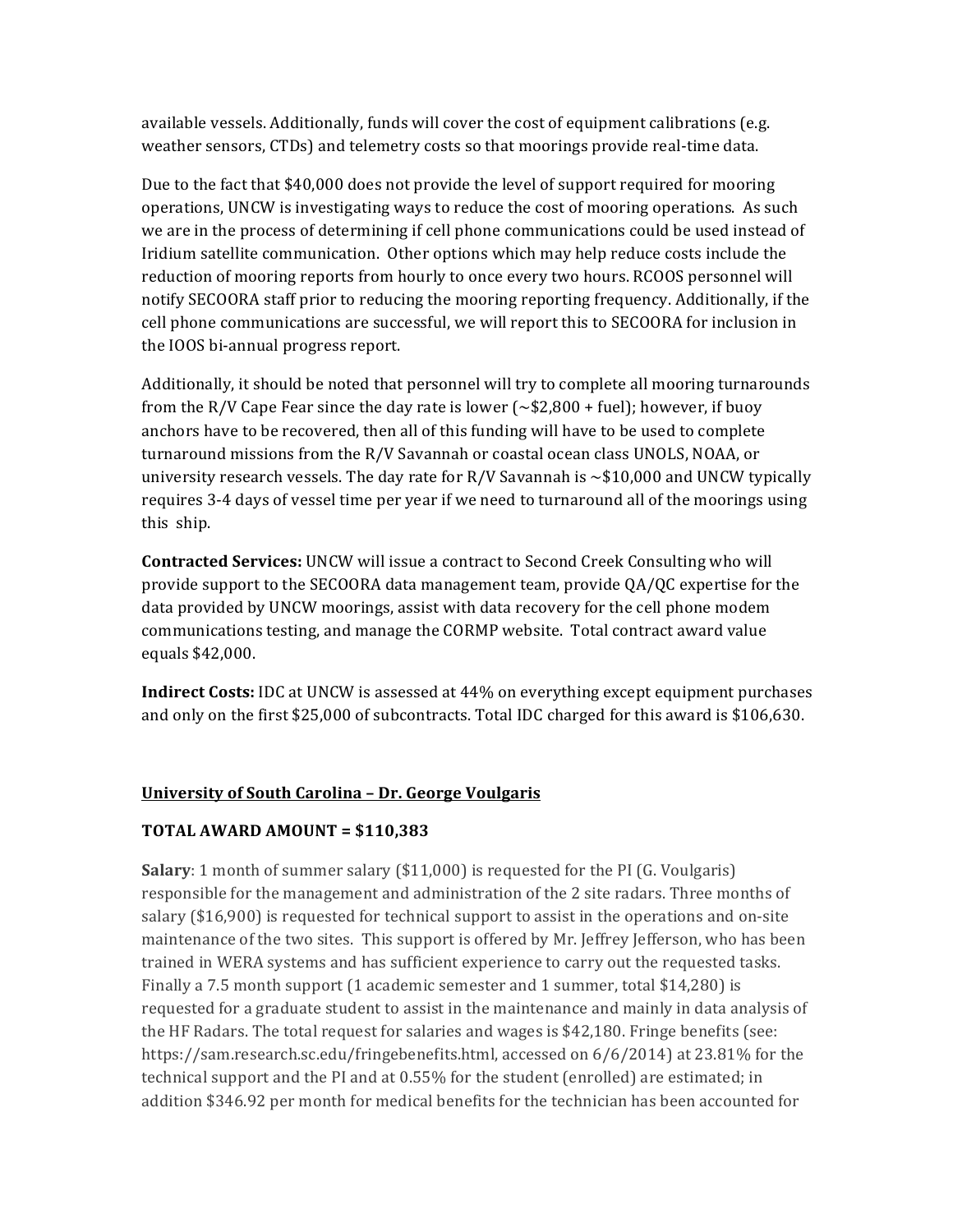(employ only medical:  $$335.20$  and dental:  $$11.72$ ). The total cost of fringe benefits is \$7,762. The total request for salaries and Fringe benefits is \$49,942.

**Travel**: Domestic: 12 day trips (1 per month) to each site (442mile return trip for CSW station; 250 miles return trip to GTN station, 692miles x 12 x 50.5c per mile=  $$4,193$ ), daily allowance  $$32 \times 12 \times 2 = $768$ . Participation of PI to SECOORA spring and fall meetings \$1,800. Total domestic travel request is: \$6,762.

**Supplies**: Various RF connectors (\$700); consumables for repairs (tape, insulation tubes, cable protective pipes etc.)  $$1,144$ ; field laptop for troubleshooting  $$1,980$ ; backup cell network modem, and router for Verizon network \$810; upgrades to remote station computer boards and CPU  $$1,800$  ( $$900$  each); various field tools and incidentals  $$452$ . Total Supplies: \$6,886.

**Other Costs**: (1) Electricity charges (to be paid to the Bell W. Baruch Foundation, property owner of the radar installation site) for the GTN station is estimated on average at \$125 per month (total \$1,500 per year), internet connection with static IP provided through Verizon is estimated on \$40 per month per station, total cost of \$960. Total for electricity and communication charges:  $$2,460.$  (2) System hardware maintenance charges for the radar equipment pro-rated at \$1,100/ month for part replacements to ensure rapid maintenance of sites and replacement of faulted parts and upgrades. Total cost  $$13,200$  per year. (3) Tuition Costs for the graduate student (6 hrs during the academic semester and 1 hr during the summer session) at a cost of \$485 per credit hour (see:http://sc.edu/bursar/fees.shtml, accessed  $6/6/2014$ ) have been included in this category (total for tuition: \$3,395).

**Indirect Costs**: The USC negotiated rate (see attached document) for service projects of 35% (see:https://sam.research.sc.edulpdf/IDC%20Rate%20Agreement.pdf) on all expenses excluding equipment and tuition has been applied making the total IDC \$27,738.

# **University of South Florida – Coastal Stations– Dr. Mark Luther**

## **TOTAL AWARD AMOUNT = \$ 52,484**

**Salary:** 1.0 month salary and benefits each for M. Luther and C. Merz are requested. Fringe benefits include FICA, Retirement, Medicare and Worker's Comp. These total benefits are calculated at the standard state university rates of  $16.09\%$  of salary plus \$1269/month for health and life insurance for Merz. Total salary and benefits requested is \$21,255.

**Travel:** Funds are requested for travel for the PI/Co-PI's and/or Field Engineer to attend 2 professional/technical meetings (Airfare: \$500 each=\$1000; Per Diem and incidentals: 3 days each  $\omega$  \$250/day=\$1500). Additional local travel to service coastal observing sites in the amount of  $$500$  is requested. Total travel requested is  $$3,000$ .

**Supplies:** The total cost estimate for expendable supplies is \$10,851, which includes but is not limited to mooring and miscellaneous expenses such as mounting hardware and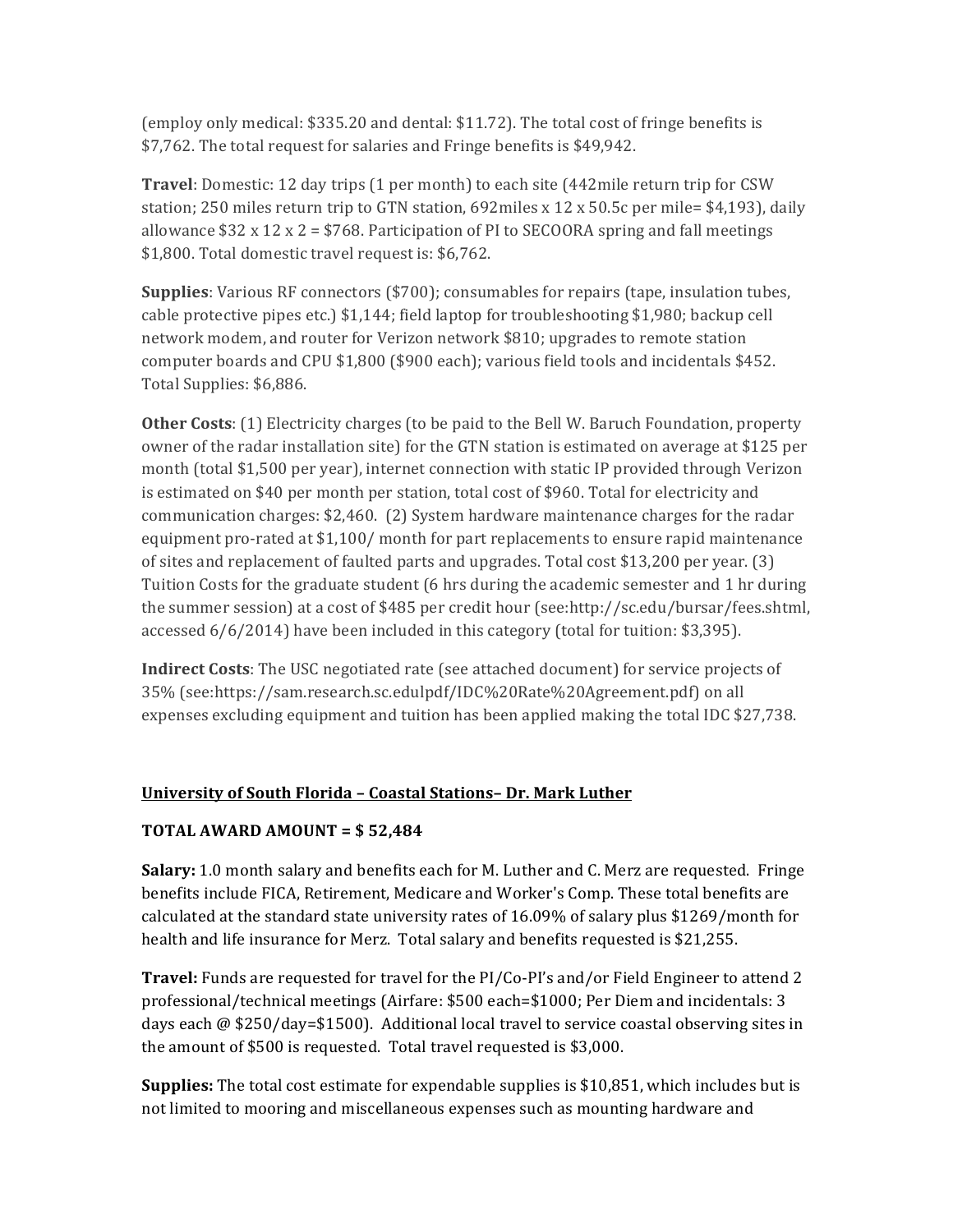supplies for mounting instrumentation, power, and telemetry equipment, batteries, solar cells, boat fuel, and lab supplies needed in the preparation/calibration of sensor equipment, as well as data acquisition equipment and oceanographic or meteorological sensors, costing under \$5,000, as needed. Specific sensor equipment to be purchased is unknown until such time as equipment fails in the field.

**Indirect Costs:** Indirect Costs are charged at 49.5% of Modified Total Direct Costs.

**University of South Florida – HFR – Dr. Bob Weisberg TOTAL AWARD AMOUNT = \$ 151,963 Salary and Fringe = \$52,627** R. Weisberg  $(0.5) = $7,300$ C. Merz  $(2)$ = \$18,000 Y. Liu  $(1.5)$ = \$8,600 J. Donovan  $(1)$ = \$8,700 **Travel= \$1,500 domestic, \$2,500 foreign Equipment= \$46,000 Supplies= \$7,500**

**Other= \$8,076**

# **Indirect Costs= \$33,760**

P.I., R.H. Weisberg, will provide overall project guidance assisted by co-P.I. C. Merz. J. Donovan will help to manage data and computational systems. Y. Liu will assist with data analyses. The number of man months for each is given in parentheses above. These salary monies will provide partial support together with other related projects. Fringe benefits are calculated @ 16.09%, plus 1269/mo. (medical insurance) on faculty and staff and @ 1.85%, plus  $6598/yr$ . (medical insurance) on post-doctoral associates and @ 0.5%, plus 2012/yr. (medical insurance) on graduate students. Indirect costs are charged  $\omega$  49.5% on MTDC. MTDC for this award is TDC minus equipment and telephone/electric costs.

Equipment continues the staged acquisition of componentry to complete a fourth CODAR installation. 

Travel is for \$1,500 of domestic travel that includes site servicing, P.I. interactions and dissemination of scientific information at professional meetings and  $$2,500$  of foreign travel for attendance at the OCEANS '14 MTS/IEEE conference in St. John's Newfoundland, Canada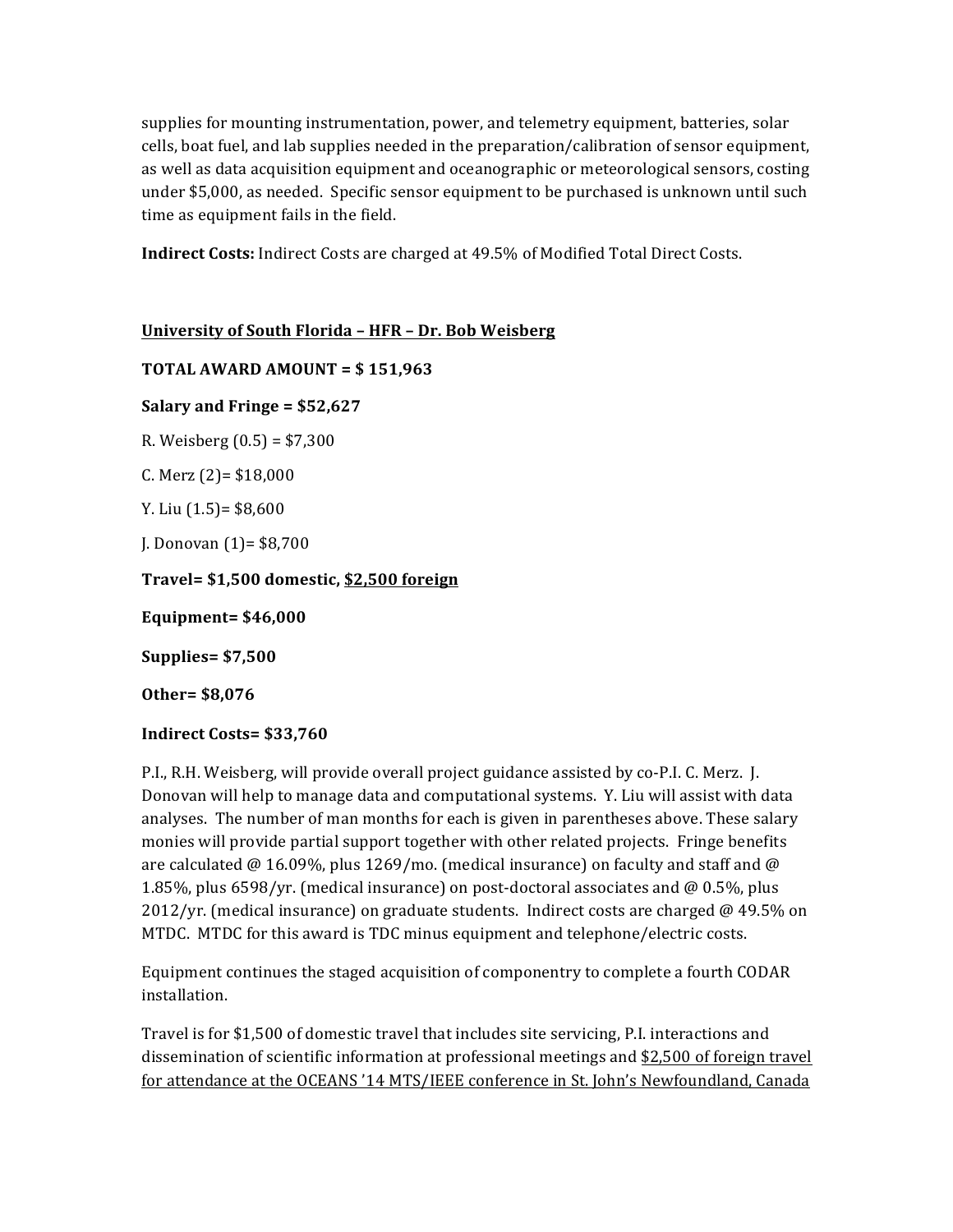in mid-September, 2014; for the purpose of interaction and dissemination of scientific information.

Materials and supplies are for CODAR site maintenance, including a new laptop computer needed to communication on site with the CODAR system. Other costs are for site related telecommunications and electricity (both excluded in MTDC), CODAR service agreement, publication and freight (for shipping parts between USF and vendor).

**University of South Florida – Moorings – Dr. Bob Weisberg**

**TOTAL AWARD AMOUNT = \$169,759 Salary and Fringe= \$90,718** R. Weisberg  $(1)$ = \$15,900 Y. Liu  $(3)$ = \$17,700 J. Donovan  $(2)$ = \$17,300 Engr./Technical $(3)$ = \$18,500 **Travel= \$3,500 Supplies= \$ 9,400 Other= \$9,933**

**Indirect Costs= \$56,208**

P.I., R.H. Weisberg will provide overall project guidance assisted by co-P.I. Y. Liu. J. Donovan will help to manage data and computational systems. J. Law will provide sea-going expertise assisted by support from our CMS-COT engineering group. The number of man months for each is given in parentheses above. These salary monies will provide partial support together with other related projects. Fringe benefits are calculated  $\omega$  16.09%, plus 1269/mo. (medical insurance) on faculty and staff and  $@$  1.85%, plus 6598/yr. (medical insurance) on post-doctoral associates and  $\omega$  0.5%, plus 2012/yr. (medical insurance) on graduate students. Indirect costs are charged  $@$  49.5% on MTDC.

Travel is for P.I. interactions and dissemination of scientific information at professional meetings. Materials and supplies are for mooring system hardware, wire rope, cables, connectors, other expendables and batteries for powering equipment deployed at sea. Other costs are for small boat usage to service moorings, sensor calibration expenses, shop support, publication and freight (for calibrations).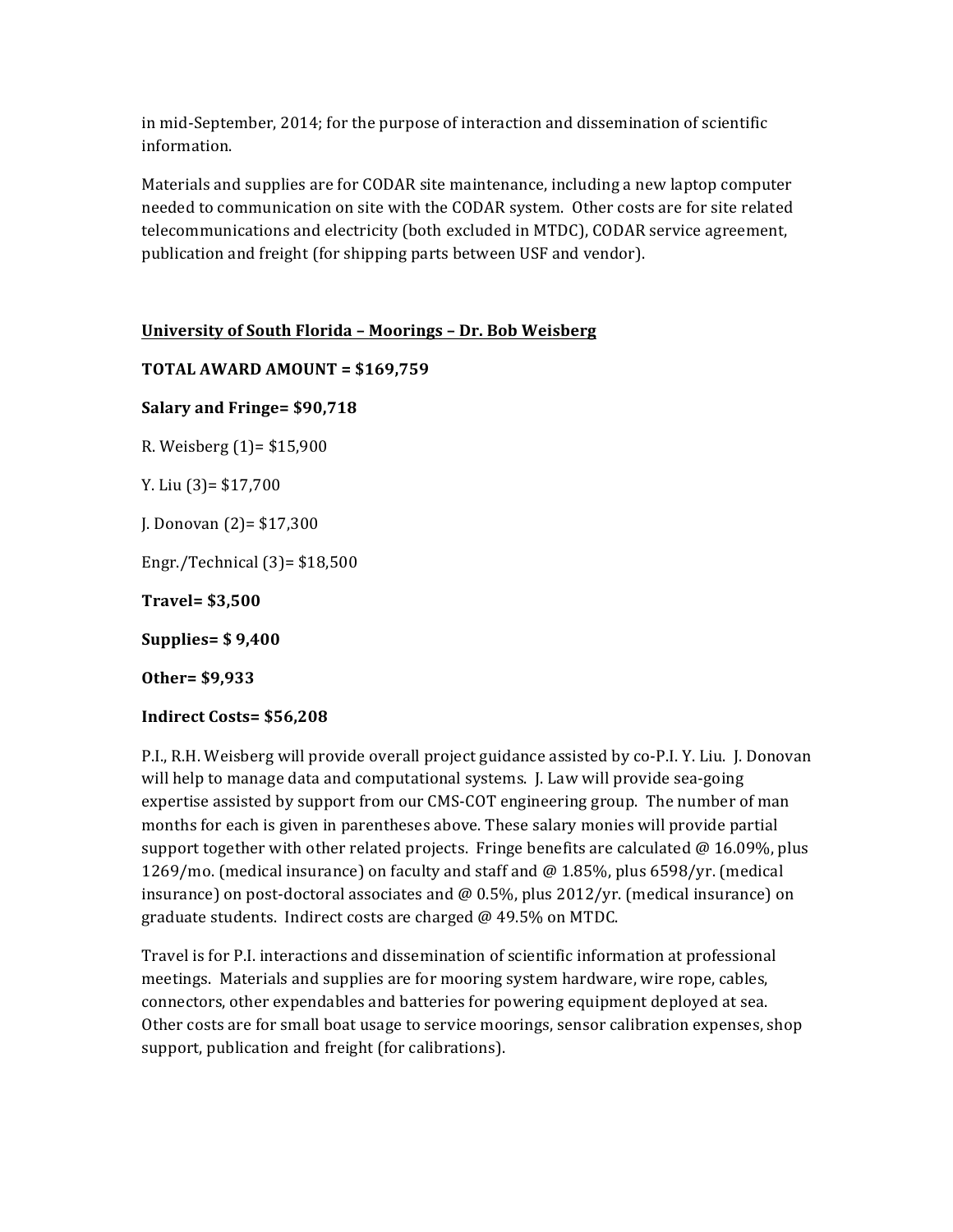### **OCEAN ACIDIFICATION**

## **University of Georgia - Dr. Scott Noakes**

**TOTAL AWARD AMOUNT = \$35,426** 

**Salary**: \$18,572

**Travel**: \$1,500

**Supplies**: \$1,221

**Direct Costs total** = \$28,116

**Indirect Costs**  $(26%) = $7,310$ 

**Personnel**: salary support at the level of 2.9 months is requested for Dr. Noakes. He will be in charge of the GRNMS mooring sensors. A PhD student support is requested at 0.79 months to assist with buoy operations. Fringe is calculated at  $39.87\%$  (PI) and  $5.00\%$ (Graduate Student).

**Materials and supplies**: \$1,221 is requested for materials associated with sensor deployment, recovery and maintenance.

**Travel**: \$1,500 is requested for travel to Savannah, GA to visit the GRNMS mooring for servicing or repairs as needed. Travel is also needed for a national meeting related to ocean acidification.

## **University of Delaware - Dr. Wei-Jun Cai**

## **TOTAL AWARD AMOUNT =**  $$67,232$

**Personnel**: The lead PI, Cai, requests a salary support at the level of 0.5 month. He will supervise the entire project activity as well as reporting to NOAA and writing scientific papers. A 3-month salary is requested for a technician to conduct the fieldwork. For fieldwork, he/she will be responsible for doing the underway  $pCO2$  analysis and DO Winkler titration together with the student. He will attend the GOMEC cruise to analyze TA. 6-month salary is requested for a graduate student who will help with and DIC analysis and TA titration. He or she will attend the GOMEC cruise. Salaries are increased 2% annually. Fringe benefit Per UD's negotiated agreement, fringe benefits are calculated at 34.7% for faculty, technical person, and postdoc, and 3.5% for the graduate student.

**Materials and supplies**: \$2,607 is requested. This includes materials and chemicals for the titration and the specpH measurements, parts for the underway pCO2 instrument, and two cases of CRM from Dickson.

**Travel**: \$3,800 is requested for up to 5 trips to Savannah, GA for 2 people. Each trip is budgeted at \$760 including rental van, hotel and per diem (2 nights hotel, 2 days per diem).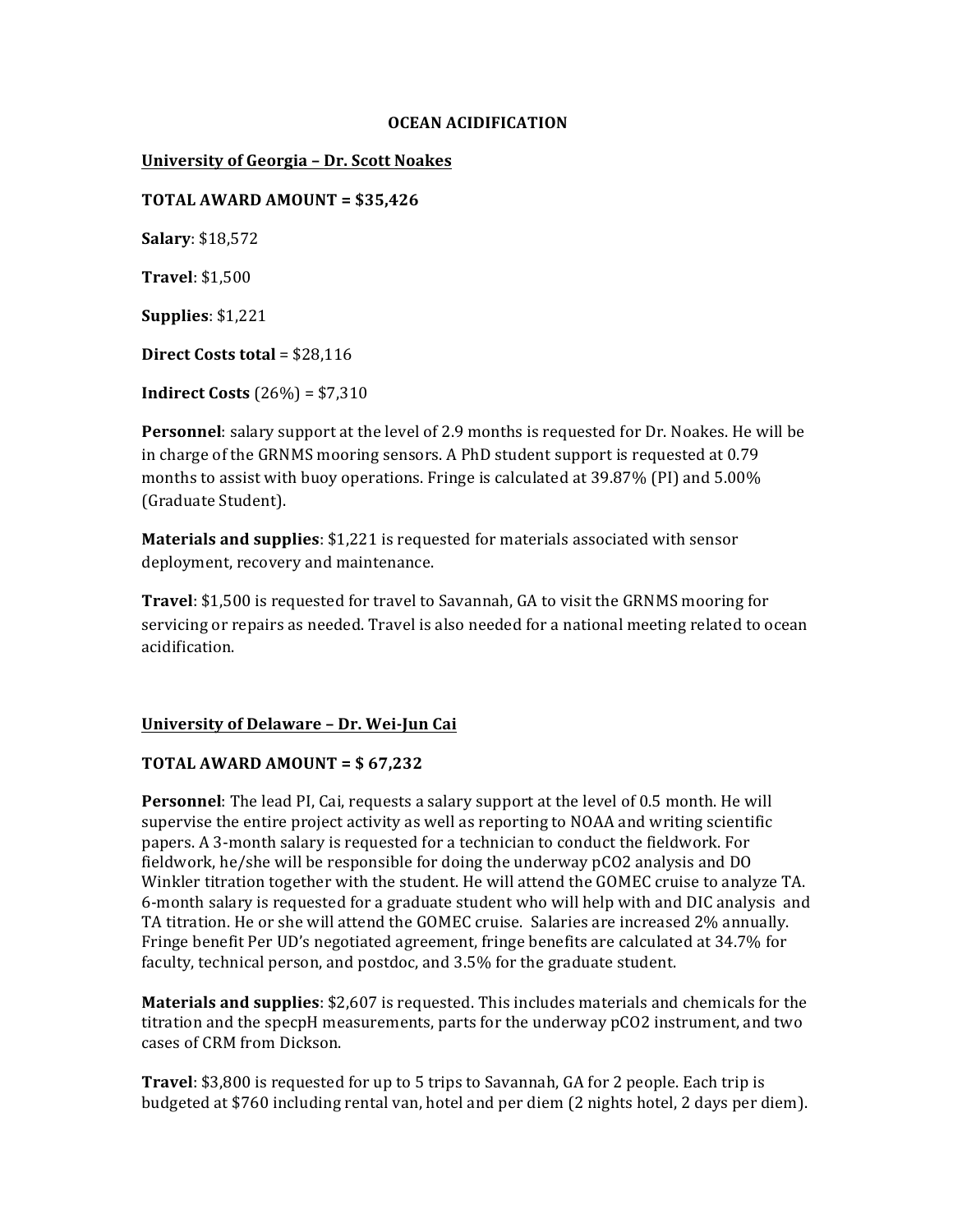\$1,200 is budget for the PI to attend one NOAA meeting.

Other costs: \$2,100 is requested to support publication cost.

**Indirect Costs**: The University of Delaware's predetermined federal off-campus research rate of 28% was used.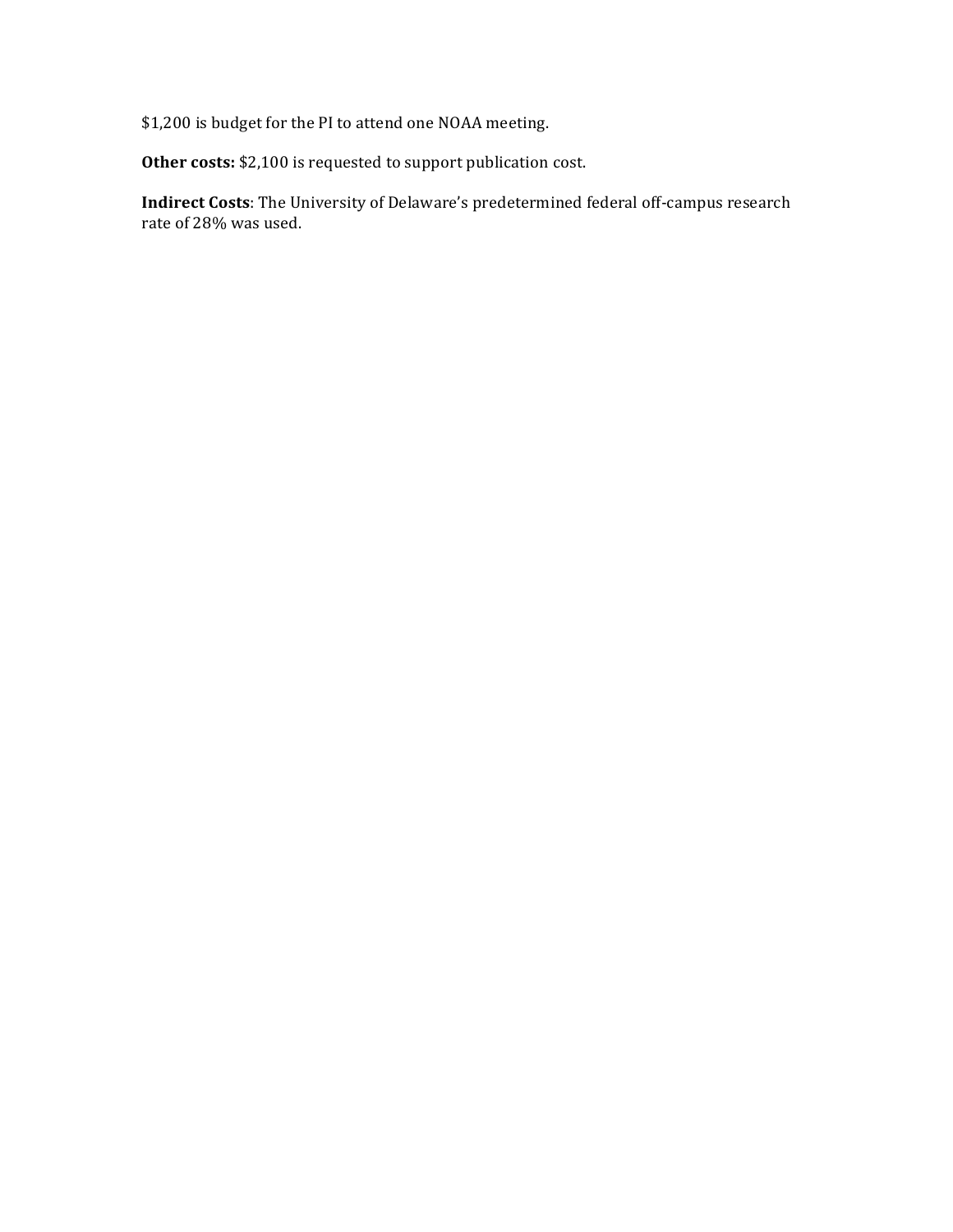# **BUDGET INFORMATION - Non-Construction Programs** OMB Approval No. 0348-0044

| <b>SECTION A - BUDGET SUMMARY</b>                                                    |        |                                    |              |                          |               |                       |                                            |                  |      |                       |              |
|--------------------------------------------------------------------------------------|--------|------------------------------------|--------------|--------------------------|---------------|-----------------------|--------------------------------------------|------------------|------|-----------------------|--------------|
| <b>Grant Program</b><br>Catalog of Federal<br><b>Domestic Assistance</b><br>Function |        | <b>Estimated Unobligated Funds</b> |              |                          |               | New or Revised Budget |                                            |                  |      |                       |              |
| or Activity                                                                          | Number |                                    | Federal      | Non-Federal              |               |                       | Federal                                    | Non-Federal      |      |                       | Total        |
| (a)                                                                                  | (b)    | (c)                                |              | (d)                      |               |                       | (e)                                        | (f)              |      |                       | (g)          |
| <b>1.IOOS</b>                                                                        | 11.012 | $\boldsymbol{\mathsf{S}}$          |              | \$                       |               | \$                    | 2,530,144.00                               |                  |      | \$                    | 2,530,144.00 |
| 2. SECOORA ONLY                                                                      |        |                                    |              |                          |               |                       |                                            |                  |      |                       | 0.00         |
| 3.                                                                                   |        |                                    |              |                          |               |                       |                                            |                  |      |                       | 0.00         |
| 4.                                                                                   |        |                                    |              |                          |               |                       |                                            |                  |      |                       | 0.00         |
| 5.<br><b>Totals</b>                                                                  |        | $\sqrt{3}$                         | $0.00  $ \$  |                          | $0.00$ $ $ \$ |                       | 2,530,144.00                               | \$               | 0.00 | $\boldsymbol{\theta}$ | 2,530,144.00 |
| <b>SECTION B - BUDGET CATEGORIES</b>                                                 |        |                                    |              |                          |               |                       |                                            |                  |      |                       |              |
| 6. Object Class Categories                                                           |        |                                    |              |                          |               |                       | <b>GRANT PROGRAM, FUNCTION OR ACTIVITY</b> |                  |      |                       | <b>Total</b> |
|                                                                                      |        | (1)                                | <b>FY11</b>  | (2)<br>Year <sub>2</sub> |               | (3)                   | Year 3*                                    | Year 3*          |      |                       | (5)          |
| a. Personnel                                                                         |        | $\mathfrak{S}$                     | 110,408.00   |                          | 196,412.00    | $\updownarrow$        | 211,698.00                                 | \$<br>239,209.00 |      | $\frac{3}{2}$         | 757,727.00   |
| b. Fringe Benefits                                                                   |        |                                    | 27,620.00    |                          | 43,211.00     |                       | 57,159.00                                  | 66,978.00        |      |                       | 194,968.00   |
| c. Travel                                                                            |        |                                    | 15,000.00    |                          | 30,000.00     |                       | 44,415.00                                  | 22,825.00        |      |                       | 112,240.00   |
| d. Equipment                                                                         |        |                                    | 0.00         |                          | 0.00          |                       | 0.00                                       |                  | 0.00 |                       | 0.00         |
| e. Supplies                                                                          |        |                                    | 5,146.00     |                          | 4,063.00      |                       | 9,750.00                                   | 3,701.00         |      |                       | 22,660.00    |
| f. Contractual                                                                       |        |                                    | 1,854,826.00 |                          | 1,896,943.00  |                       | 2,049,959.00                               | 2,100,888.00     |      |                       | 7,902,616.00 |
| g. Construction                                                                      |        |                                    | 0.00         |                          | 0.00          |                       | 0.00                                       |                  | 0.00 |                       | 0.00         |
| h. Other                                                                             |        |                                    | 2,000.00     |                          | 29,500.00     |                       | 19,500.00                                  | 4,500.00         |      |                       | 55,500.00    |
| i. Total Direct Charges (sum of 6a-6h)                                               |        |                                    | 2,015,000.00 |                          | 2,200,129.00  |                       | 2,392,481.00                               | 2,438,101.00     |      |                       | 9,045,711.00 |
| j. Indirect Charges                                                                  |        |                                    |              |                          | 97,595.00     |                       | 105,222.00                                 | 92,043.00        |      |                       | 294,860.00   |
| k. TOTALS (sum of 6i and 6j)                                                         |        | $\boldsymbol{\mathsf{S}}$          | 2,015,000.00 | \$                       | 2,297,724.00  | $\boldsymbol{\theta}$ | 2,497,703.00                               | 2,530,144.00     |      | $\sqrt{3}$            | 9,340,571.00 |
|                                                                                      |        |                                    |              |                          |               |                       |                                            |                  |      |                       |              |
| 7. Program Income                                                                    |        | $\sqrt{3}$                         |              | $\overline{\mathcal{S}}$ |               | \$                    |                                            | \$               |      | $\frac{3}{2}$         | 0.00         |